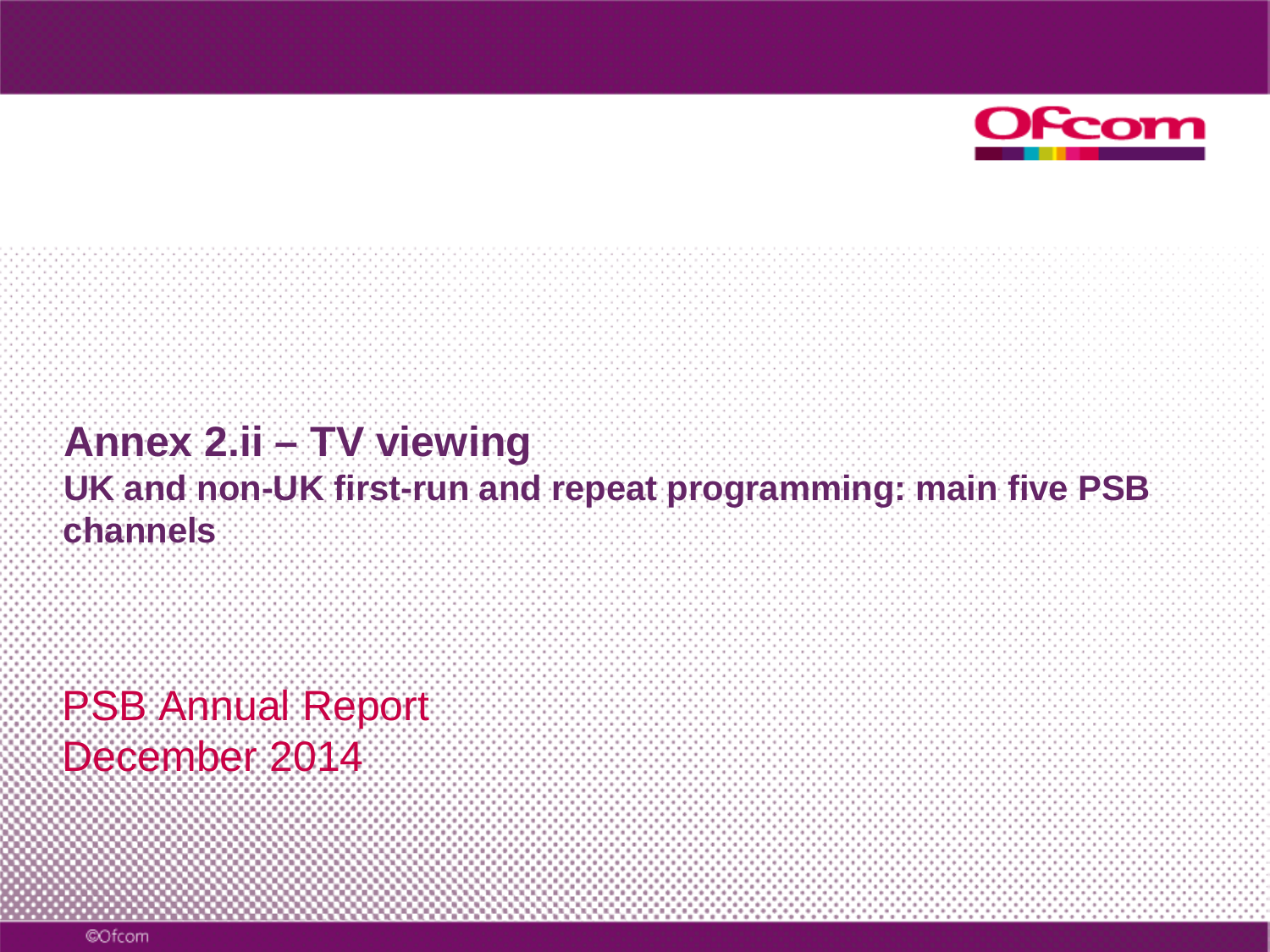

- **Background**
- Methodology
- Five main PSB channels
- BBC One
- BBC Two
- ITV
- Channel 4
- Channel 5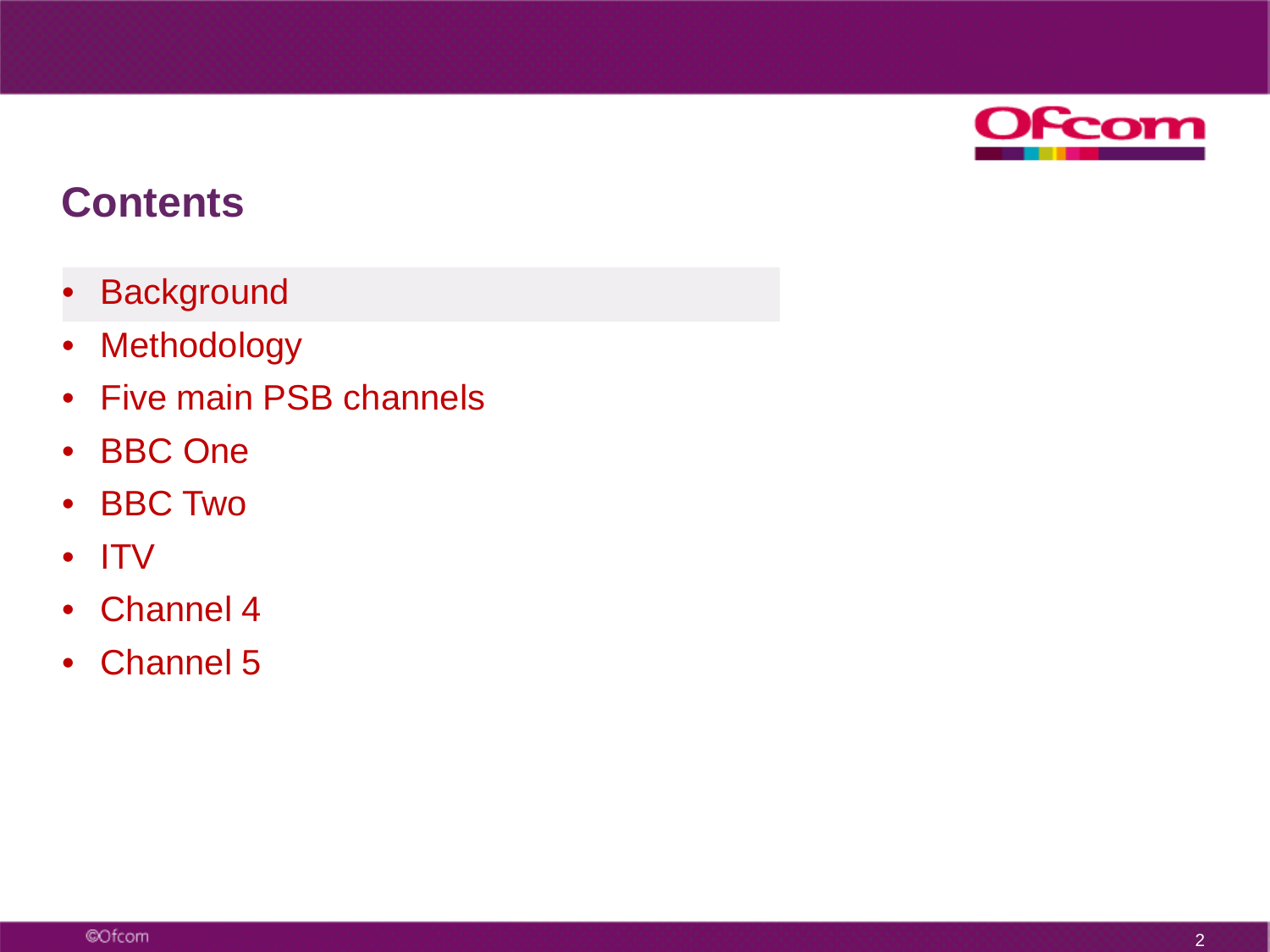

#### **Background**

- This document provides bespoke analysis of viewing data provided by the Broadcasters' Audience Research Board (BARB). The analysis was undertaken by Attentional Ltd, a registered BARB Bureau.
- Attentional maintain a database of BARB programme data, and add to this a number of additional information fields that are not available from standard BARB datasets. These include repeat markings (based on listings data from a number of sources) and country of origin data, based on production company information. This allows BARB viewing data to be combined with custom fields to provide more in-depth analysis of UK broadcast output.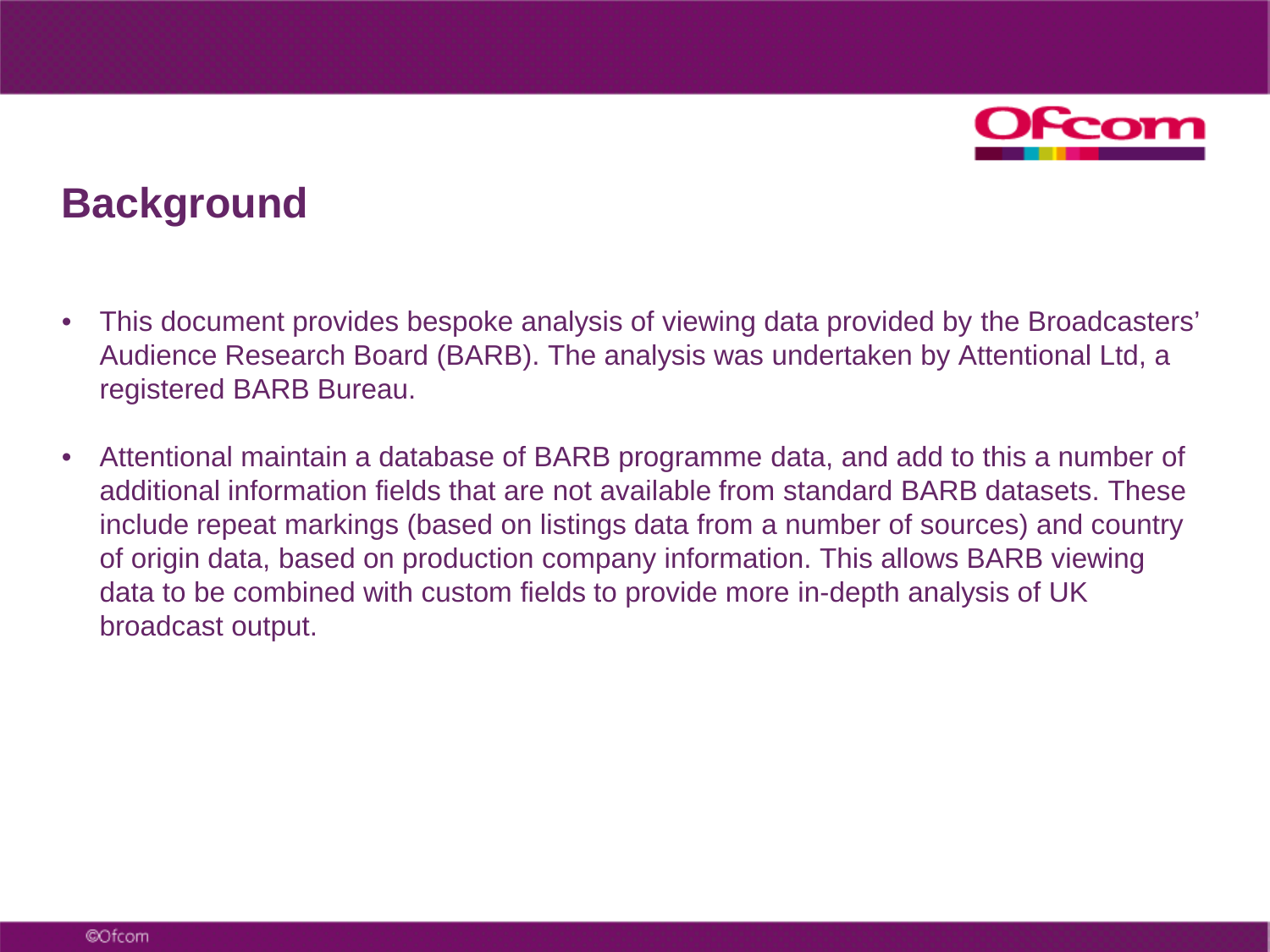

- Background
- **Methodology**
- Main five PSB channels
- BBC One
- BBC Two
- ITV
- Channel 4
- Channel 5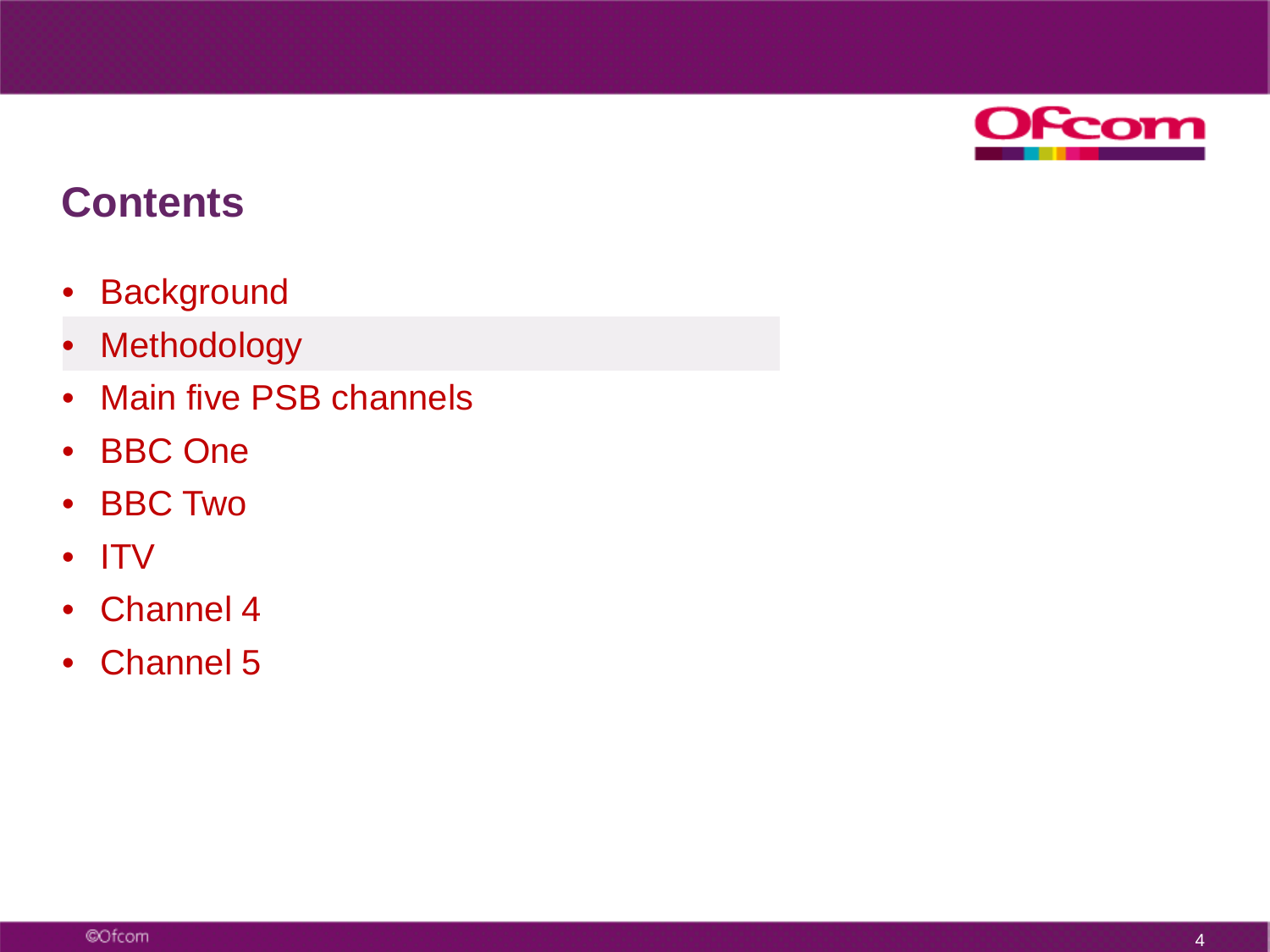

#### **Methodology**

- From Attentional's programme database, the relevant data for this analysis were extracted. These were:
	- programme durations and audience (all individuals aged 4+) from BARB;
	- repeat marking (new first UK transmissions, including film premieres and repeat any subsequent transmissions);
	- together with production company and origination data to identify country of origin of the programme material.
- Individual programmes were assigned to one of the four following groups and analysed:

First-run – UK Repeat – UK First-run – Non-UK Repeat – Non-UK

• Single programmes whose transmissions are split across two days in the BARB data are excluded because of issues of matching information and gaining total average audiences.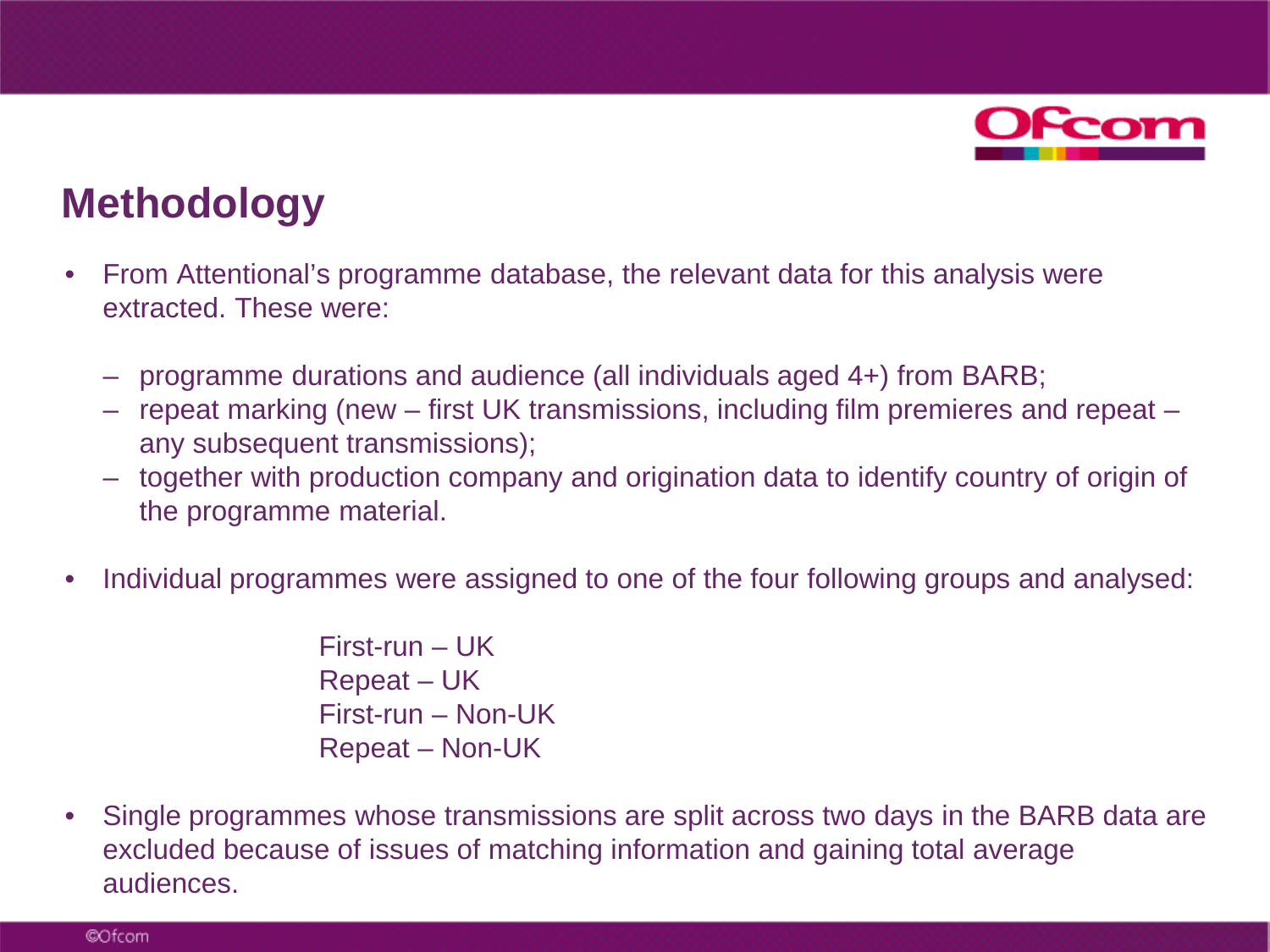

#### **Methodology**

• From the programme duration and audience data, Attentional created "viewer hours". This is a volume measure of viewing obtained as follows:

((Programme duration minutes/60) x Average audience 000s)

- Programmes with start times between 1800 and 2230 are identified as peak time, to enable separate analysis of this daypart.
- The data is manipulated using pivot tables to produce for each year the percentage figures for the proportion of total output hours (duration) and viewing (viewer hours).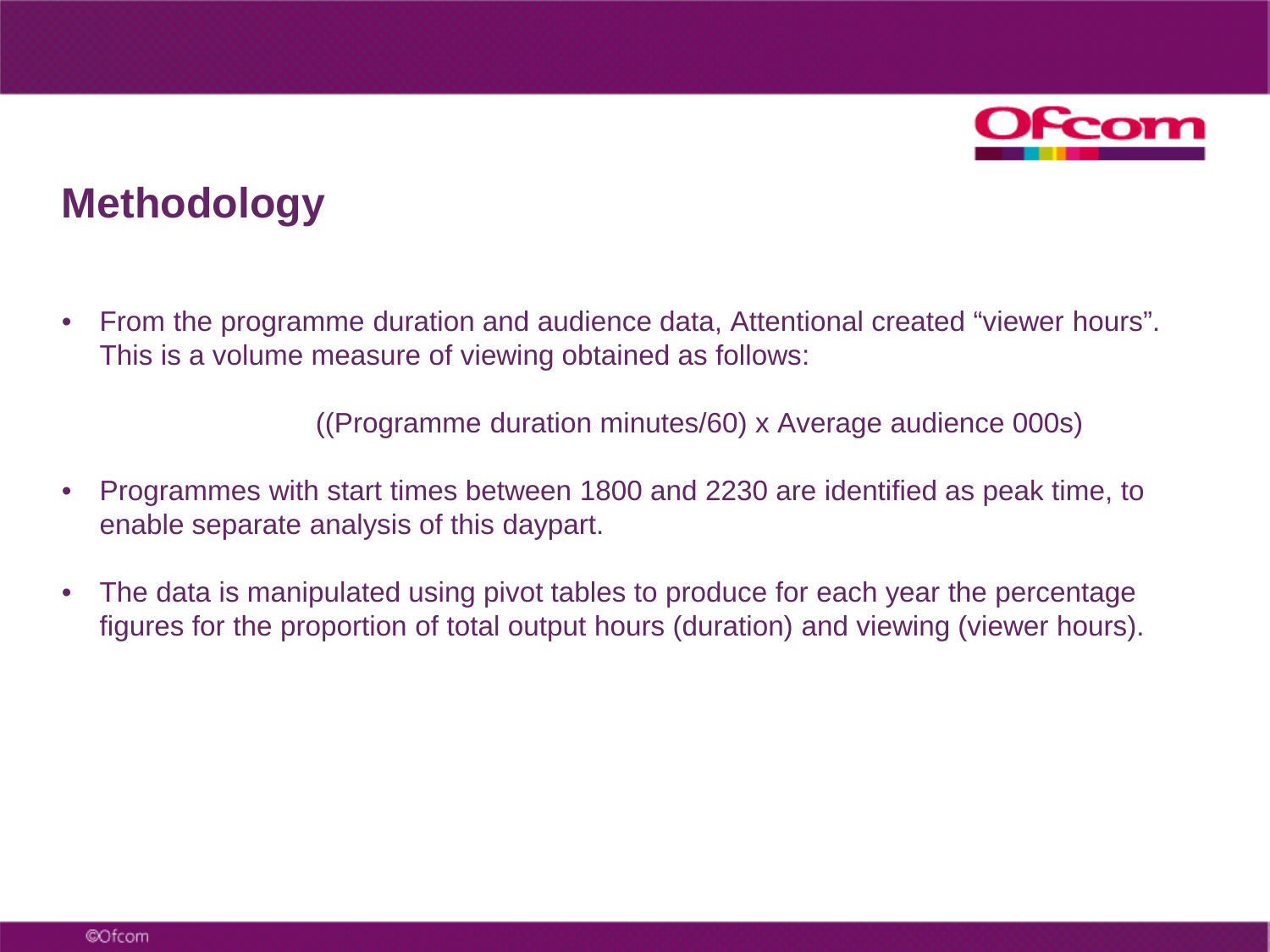

- Background
- Methodology
- **Main five PSB channels**
- BBC One
- BBC Two
- ITV
- Channel 4
- Channel 5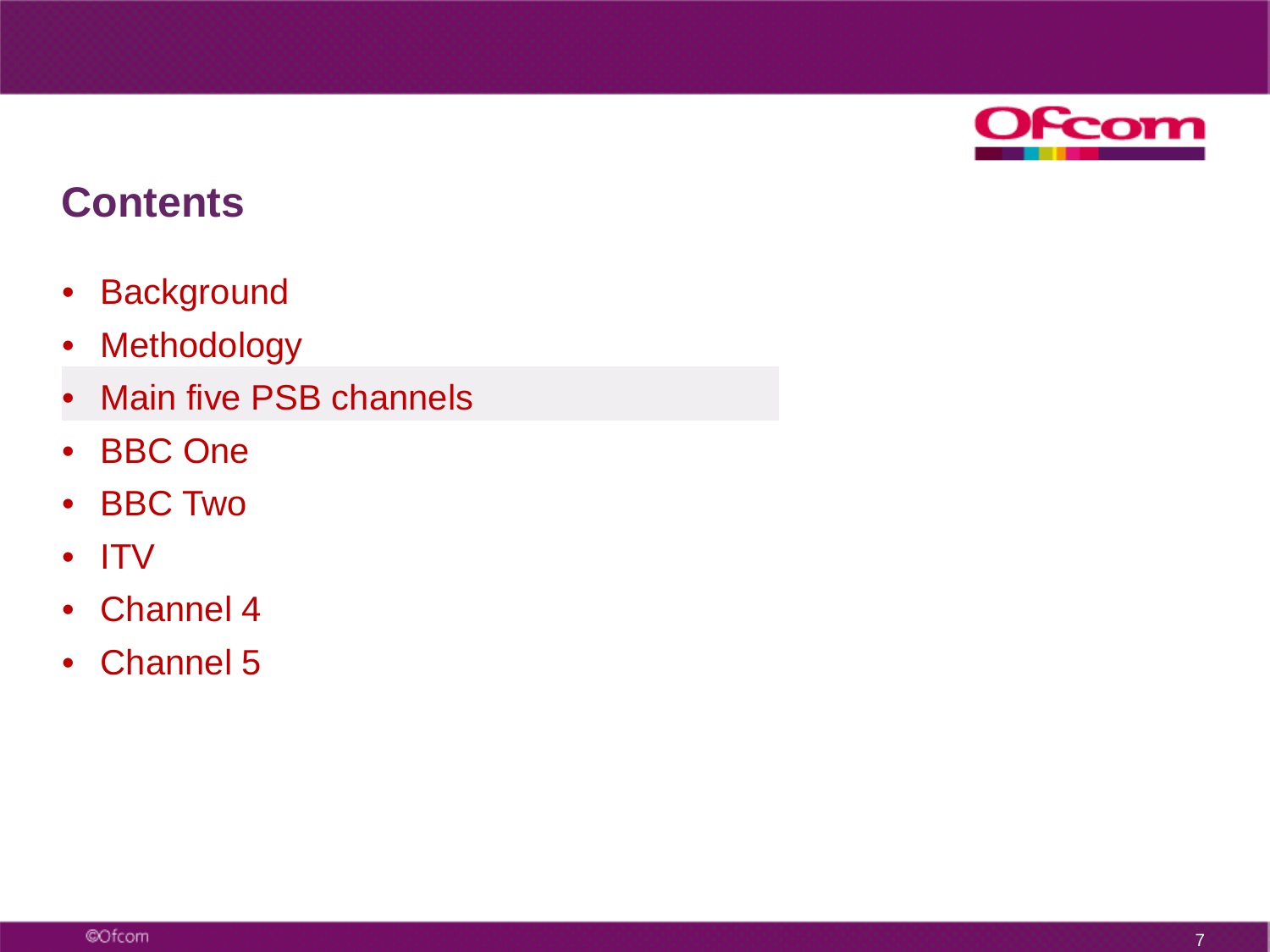

#### **Summary – main five PSB channels**

- Over the period 2008-2013, the total amount of all first-run UK output hours aired on the main five PSB channels declined by 9.2% from 20,592 hours in 2008 to 18,699 hours in 2013.
- However, while total viewing hours of this UK content decreased over the same period by 8.7%, it has grown its proportion of total viewing to the PSB channels from 72% to 75% (Figure 1).
- In peak time, there has been a small rise in the volume of UK first-run content aired up 3.1% - while there has been a decrease of 7.7% in total viewer hours for this content.
- In proportion terms, first-run UK programming output in peak has remained broadly stable across the analysis period (70% of all hours in 2008 and 71% in 2013) while its share of viewing hours increased 5 percentage points compared to 2008. It accounted for 81% of viewing in 2008 and 86% in 2013 (Figure 2).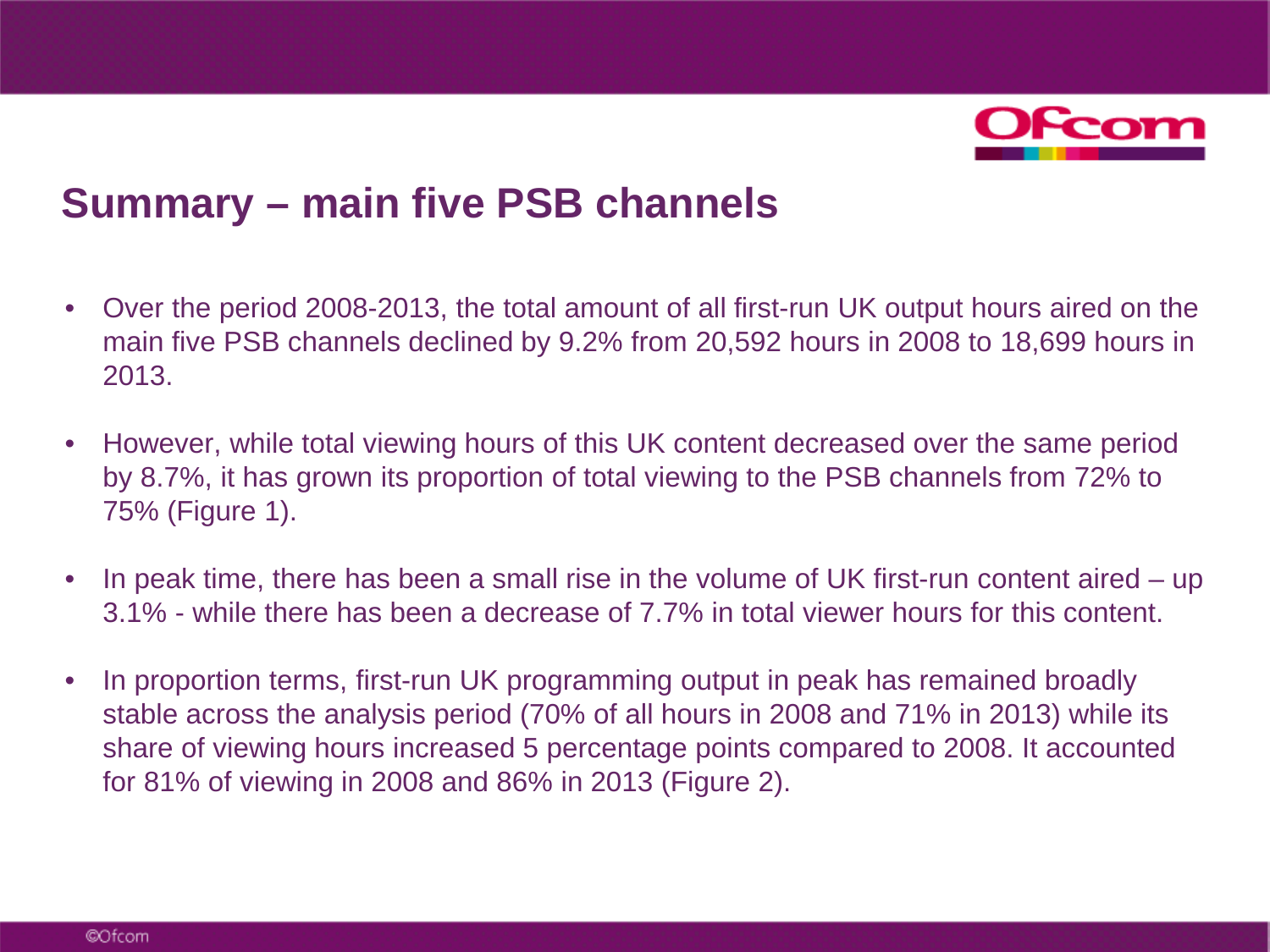#### Source: BARB/Attentional. Repeat and country of origin fields, Individuals 4+, Network, all day. Main five PSBs = BBC One, BBC Two, ITV, Channel 4 and Channel 5 including HD channel variants but excluding +1s.

©Ofcom

#### **Proportion of output and viewer hours by first-run and repeats, UK and non-UK: main five PSBs, all day**



Proportion of hours

**Figure 1**



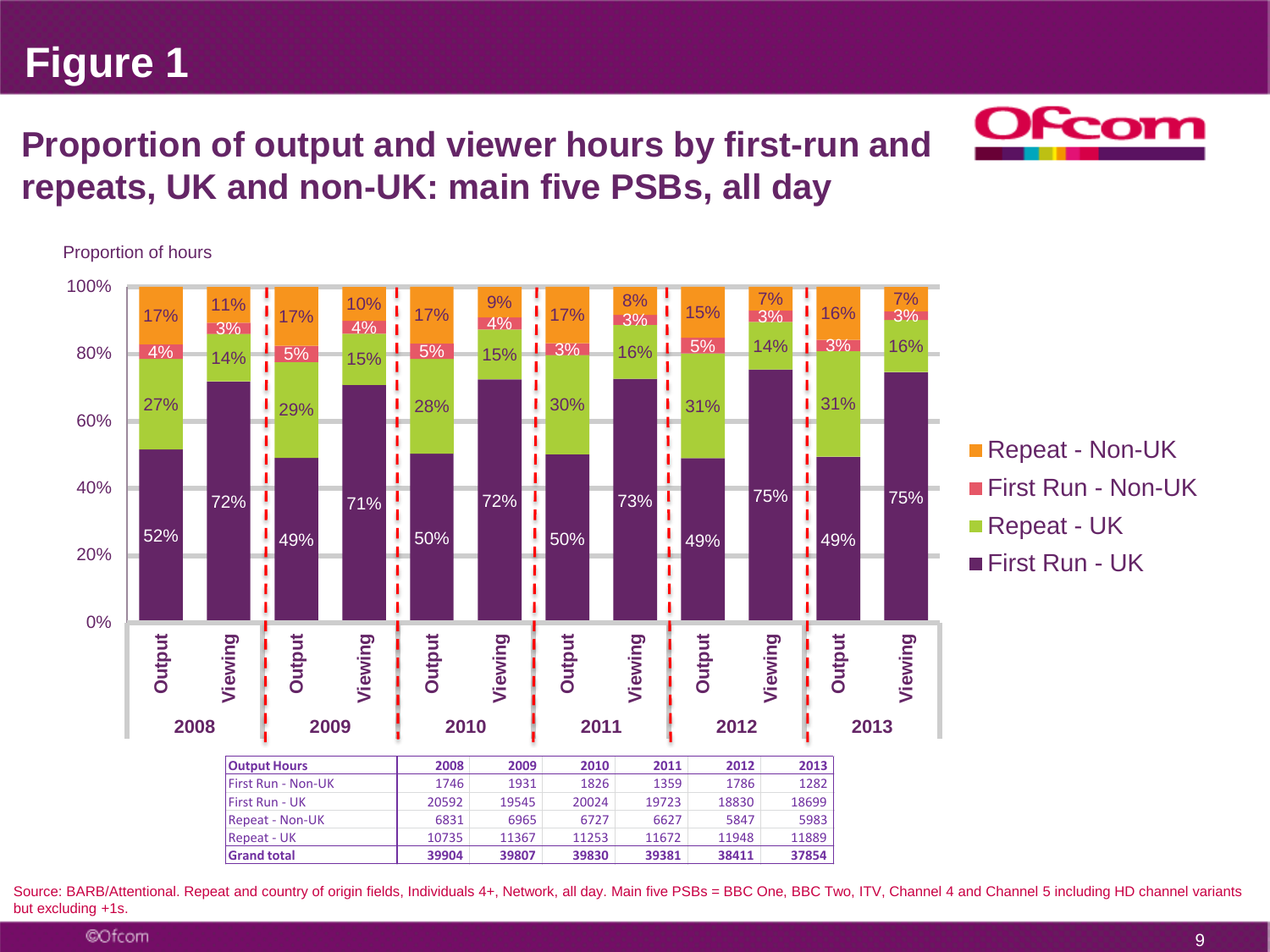#### **Proportion of output and viewer hours by first-run and repeats, UK and non-UK: main five PSBs, peak time**



Source: BARB/Attentional. Repeat and country of origin fields, Individuals 4+, Network, peak time (6pm - 10:30pm). Main five PSBs = BBC One, BBC Two, ITV, Channel 4 and Channel 5 including HD channel variants but excluding +1s.

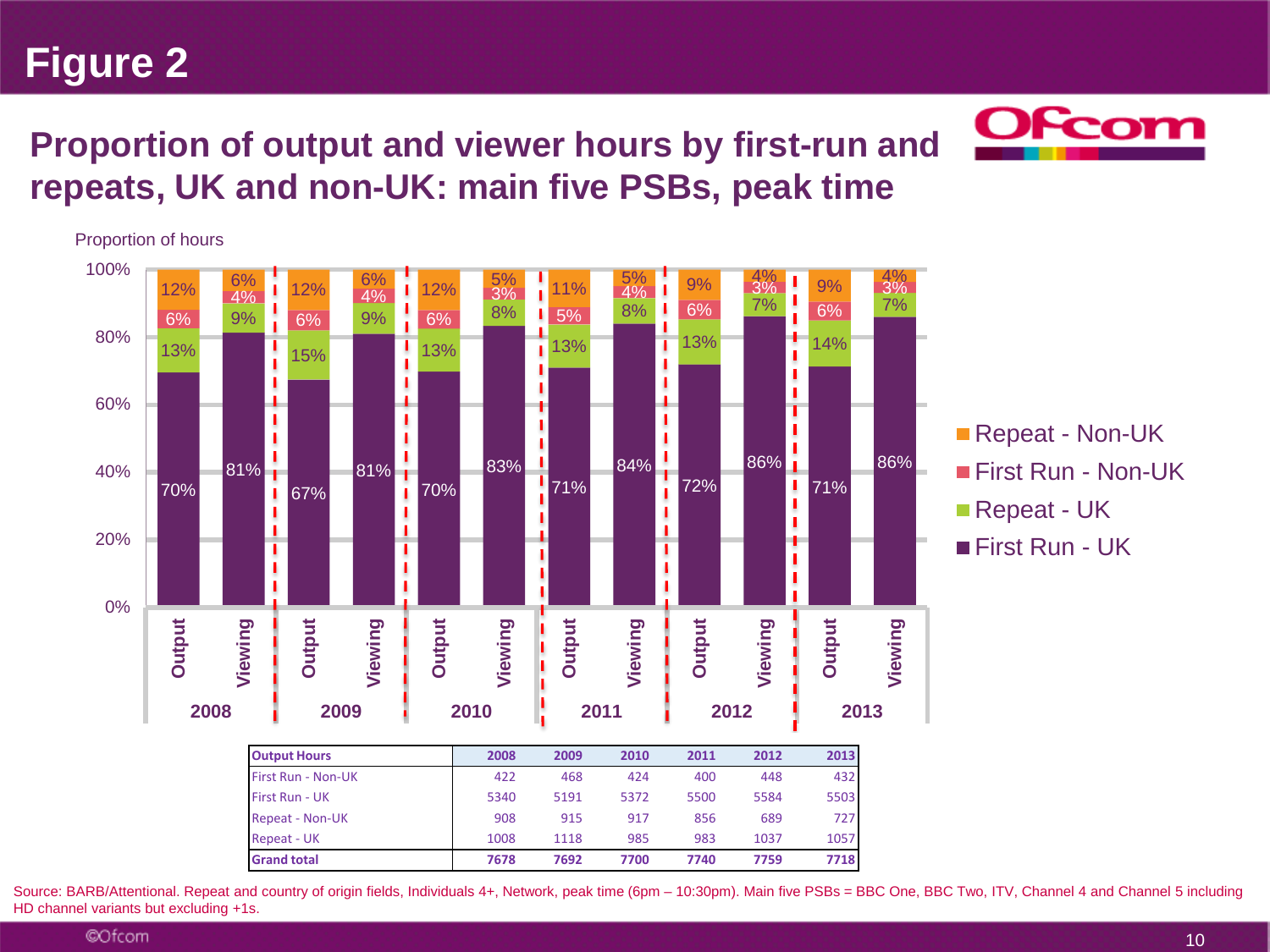

- Background
- Methodology
- Main five PSB channels
- **BBC** One
- BBC Two
- ITV
- Channel 4
- Channel 5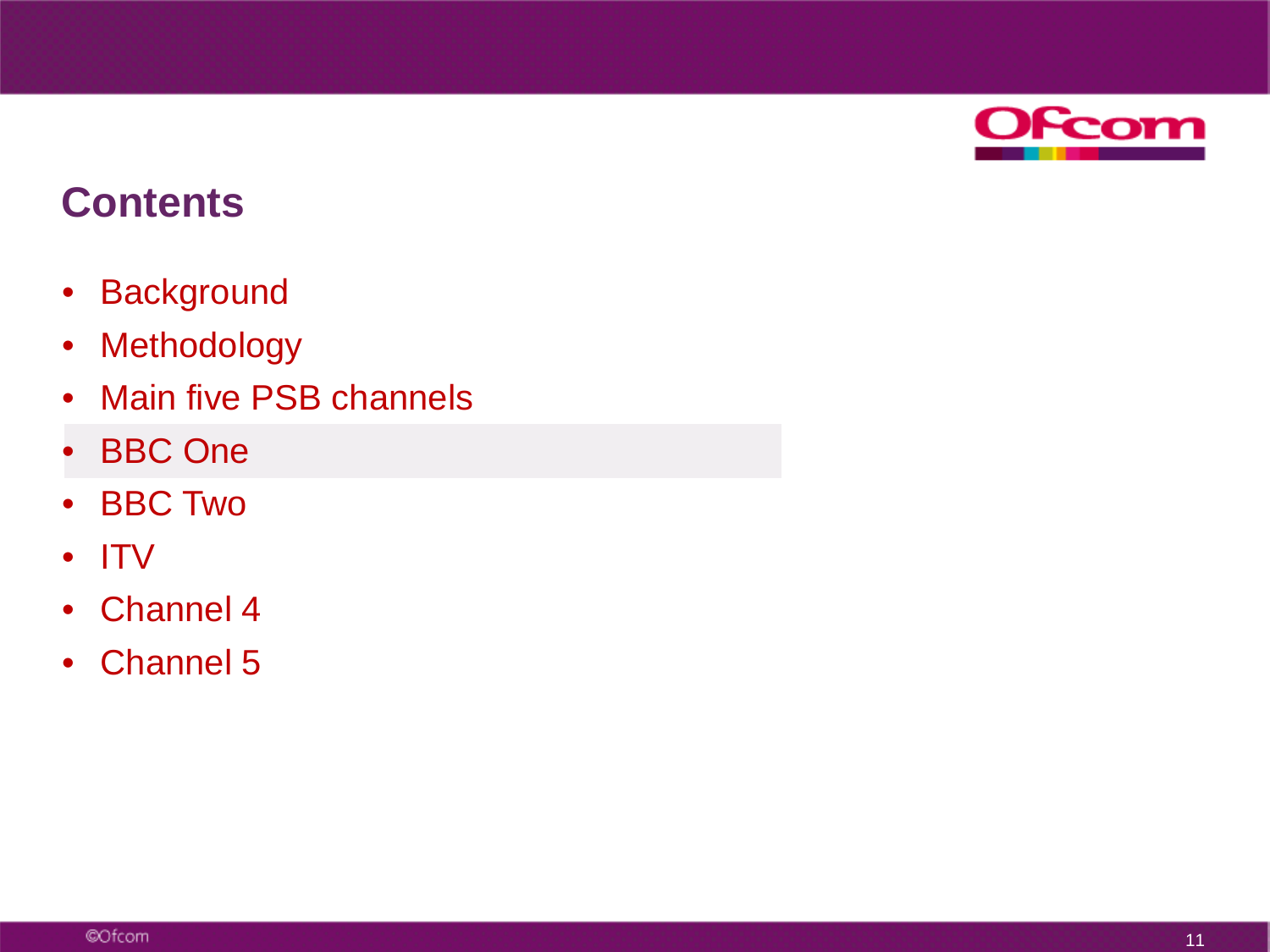

# **Summary – BBC One**

- The proportion of UK first-run programming on BBC One was 77% (6,351 hours) of the channel's total output hours in 2013, compared with 66% (5,460 hours) in 2008. While the growth in output hours of UK first-run programming was 16.3% over this period, it has only driven the volume of viewing (viewer hours) up by 3.3% (Figure 3).
- A fall of 21.8% in the hours of UK repeat transmission output (from 1,896 hours in 2008 to 1,482 in 2013) has not prevented a rise of 26.9% in the volume of viewing they attract. In proportion terms, UK repeats on BBC One decreased over the period from 23% of output in 2008 to 18% in 2013. Despite the reduction in output, the proportion of viewing hours generated from UK repeats has increased from 11% of viewing in 2008 to 14% in 2013 (Figure 3).
- BBC One peak time has a schedule almost entirely based on UK first-run programmes, filling 91% of the schedule. This figure has remained fairly stable between 2008 and 2013, with just a 4 percentage point variation over the period (Figure 4).
- Together with UK repeats, UK content accounted for 98% (1,449 hours) of BBC One's peak time transmissions output in 2013 and 98% of viewing hours to the channel (Figure 4).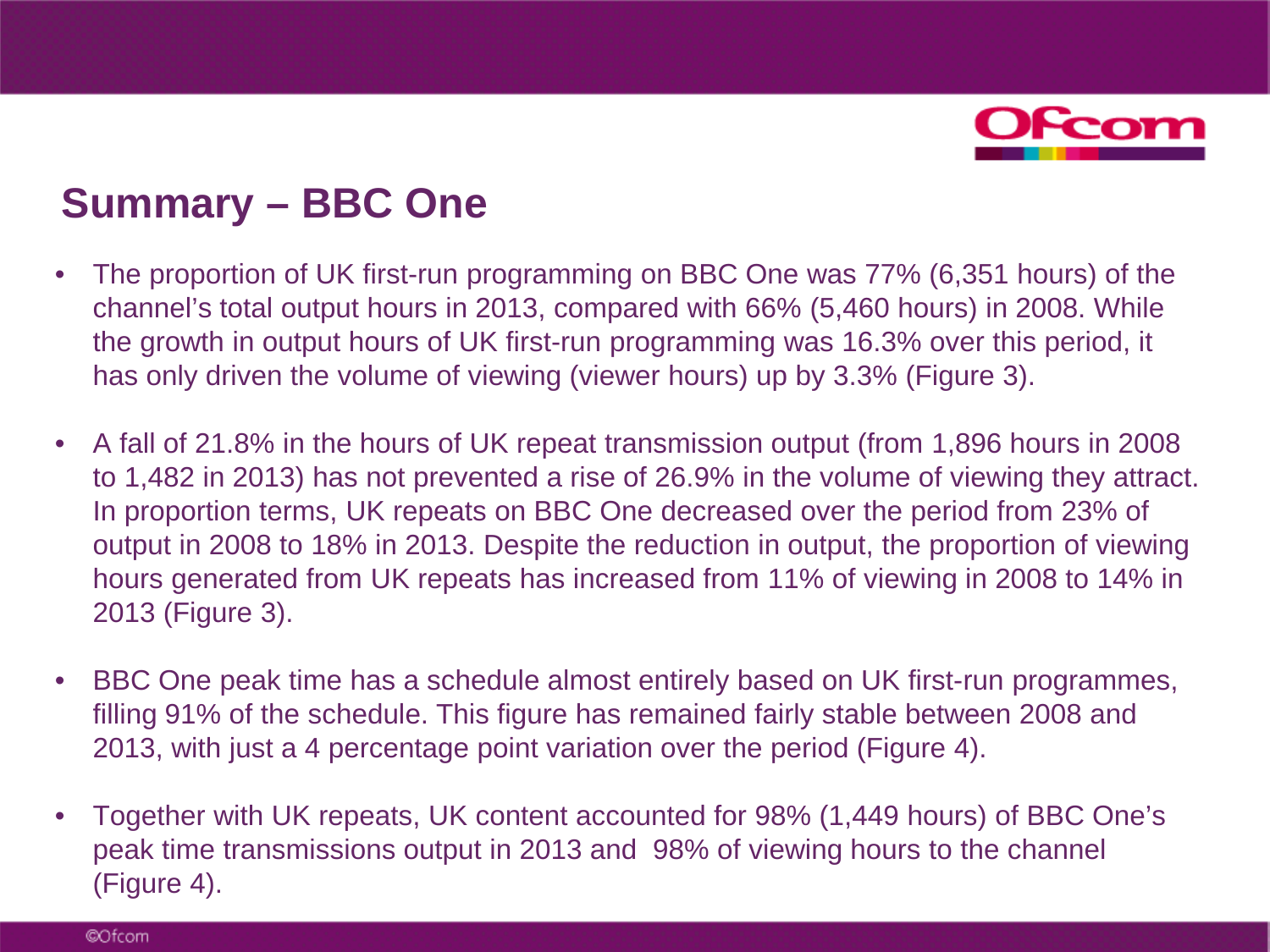# **Proportion of output and viewer hours by first-run OF com and repeats, UK and non-UK: BBC One, all day**





| <b>Output Hours</b> | 2008 | 2009 | 2010 | 2011 | 2012 | 2013 |
|---------------------|------|------|------|------|------|------|
| First Run - Non-UK  | 98   | 111  | 117  | 131  | 92   | 75   |
| First Run - UK      | 5460 | 5412 | 5491 | 5403 | 5559 | 6351 |
| Repeat - Non-UK     | 787  | 662  | 529  | 344  | 374  | 370  |
| Repeat - UK         | 1896 | 2033 | 2077 | 2329 | 2201 | 1482 |
| <b>Grand total</b>  | 8241 | 8218 | 8214 | 8207 | 8227 | 8277 |

Source: BARB/Attentional. Repeat and country of origin fields, Individuals 4+, Network, all day.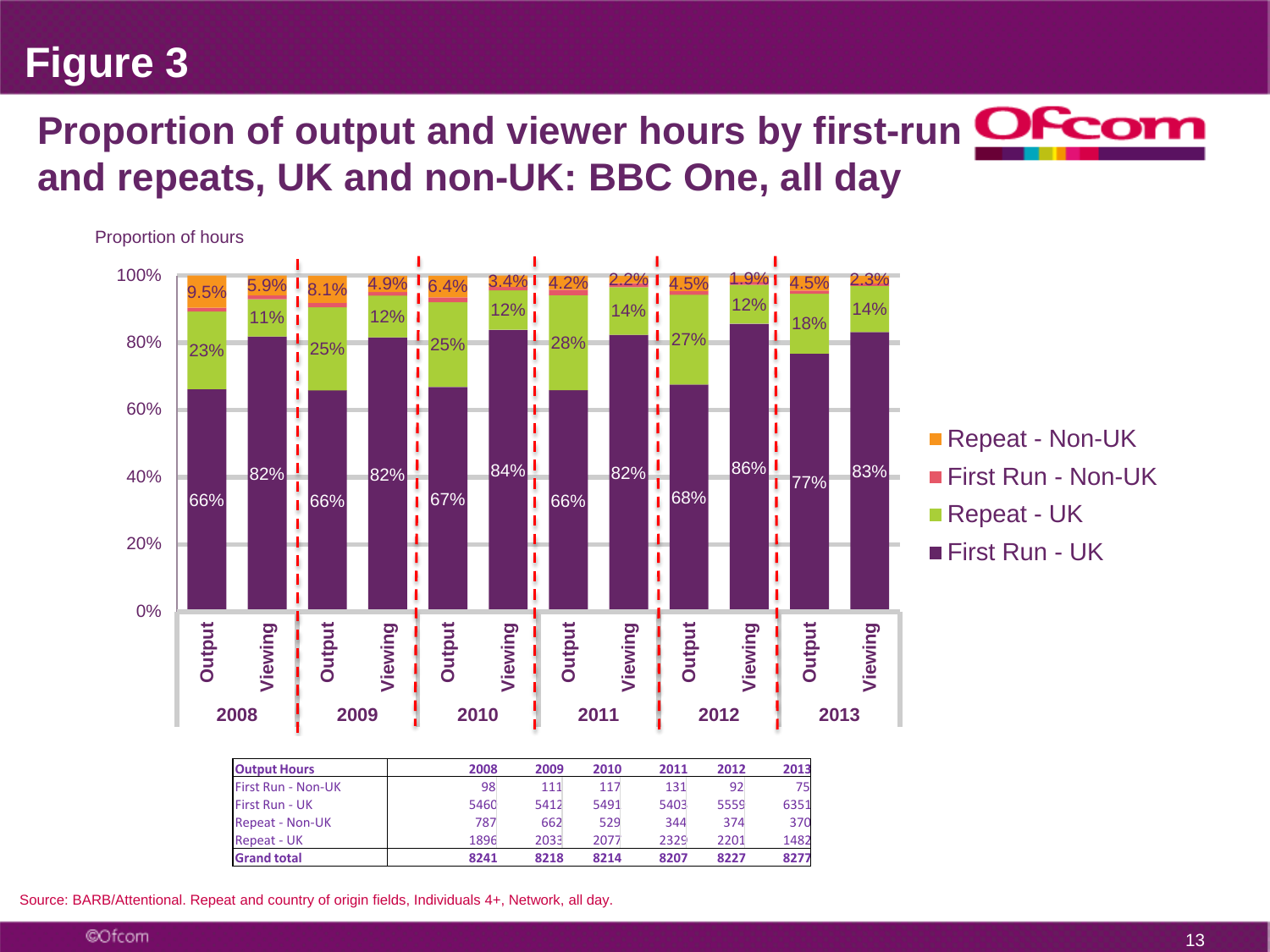# **Proportion of output and viewer hours by first-run <b>OFcon and repeats, UK and non-UK: BBC One, peak time**



Source: BARB/Attentional. Repeat and country of origin fields, Individuals 4+, Network, peak time (6pm – 10:30pm).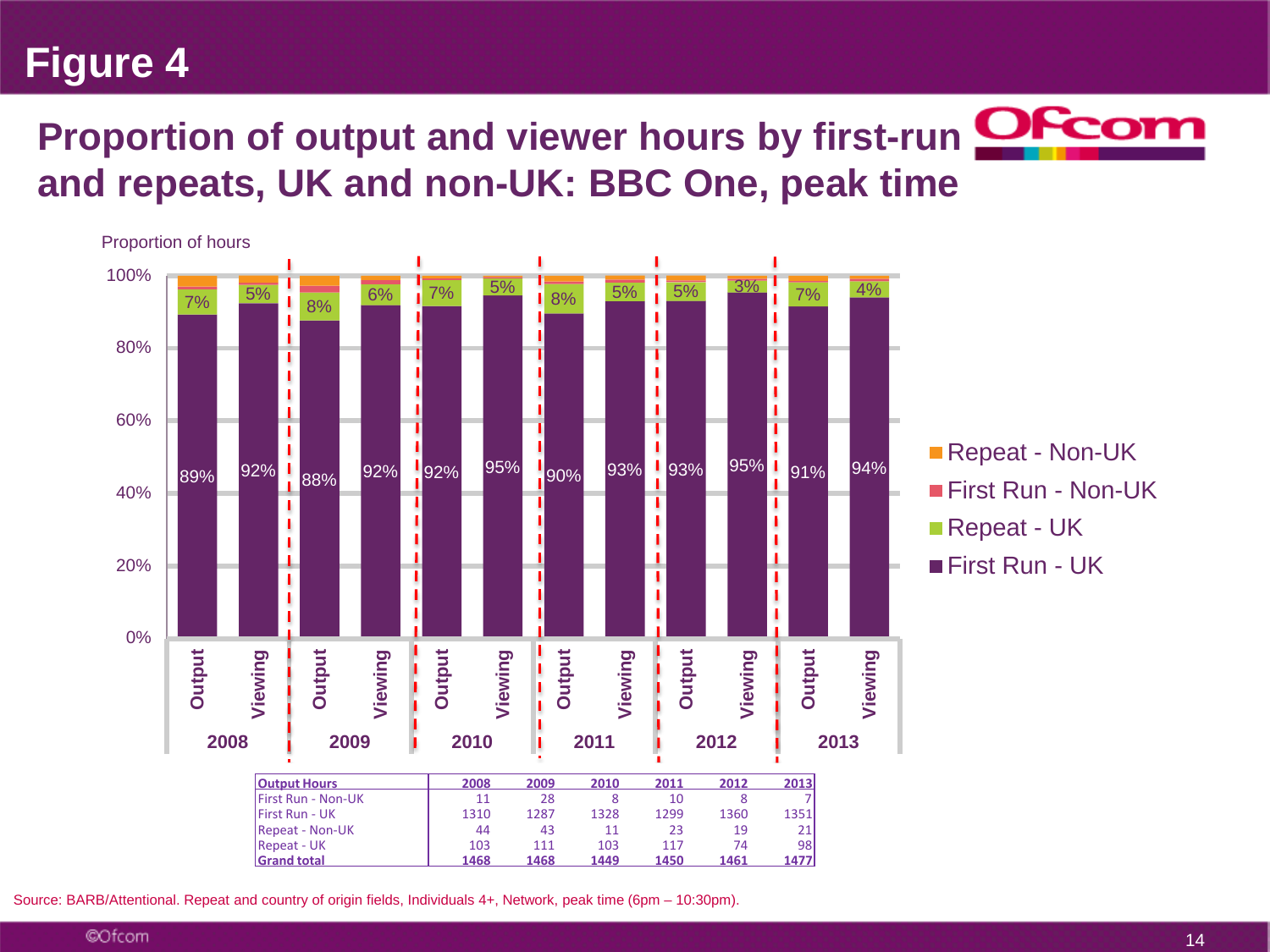

- Background
- Methodology
- Main five PSB channels
- BBC One
- BBC Two
- ITV
- Channel 4
- Channel 5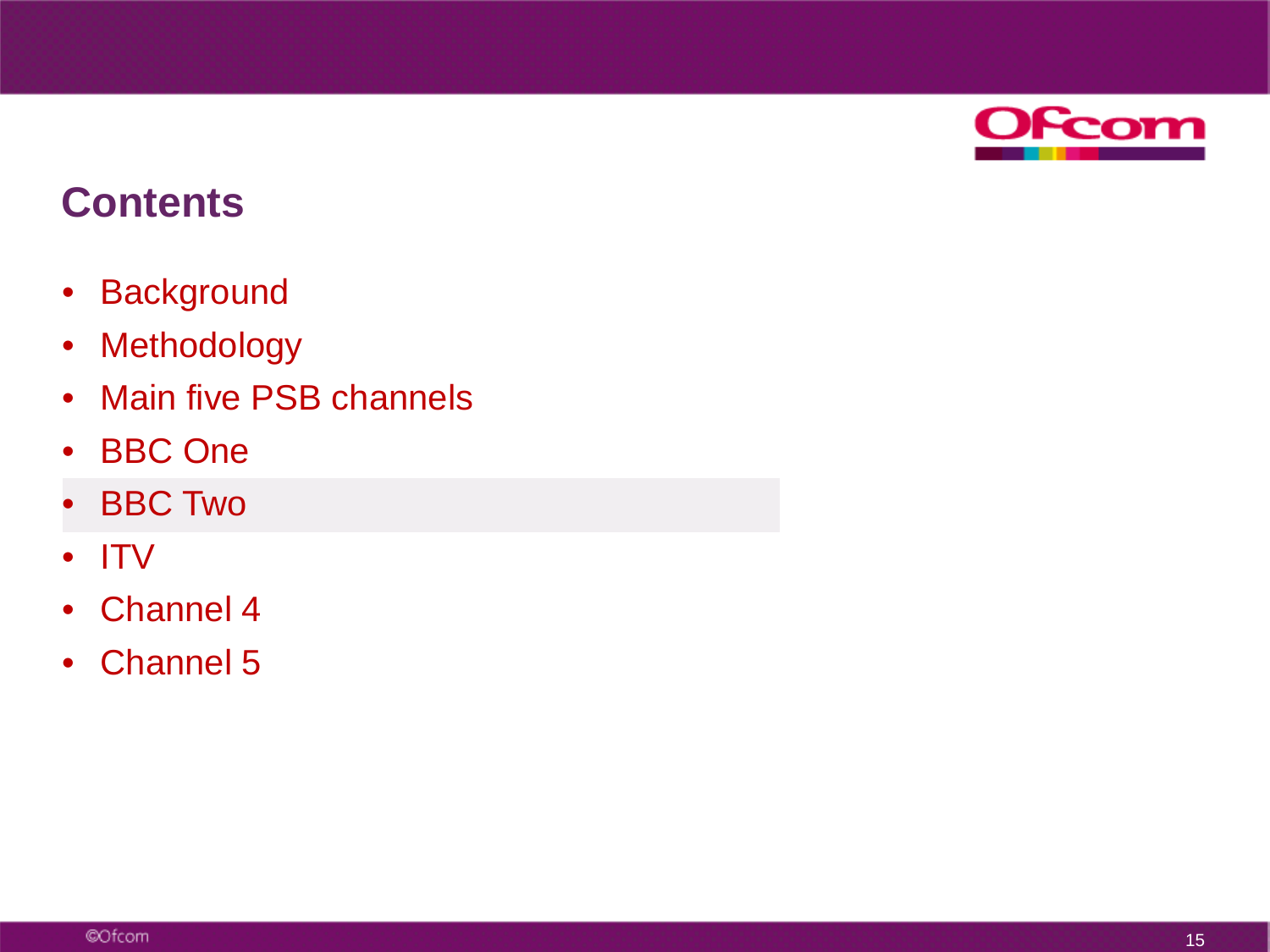# **Summary – BBC Two**



- BBC Two has gone through a schedule revamp since 2012 as part of the Delivering Quality First initiative. Some of the channel's most popular programmes have transferred to BBC One, and the proportion of UK repeat programming has increased on the channel.
- UK repeats accounted for 50% (3,678 hours) of BBC Two's all-day output in 2013, compared with 44% (3,525 hours) in 2012 and 37% (3,029 hours) in 2008 (Figure 5). Over the same period, the time spent watching UK repeats on the channel in absolute hours declined by 9.3% compared to 2008 and 10.6% compared to 2012. As a proportion of viewing to all programming, UK repeats accounted for a relatively modest increase in comparison to the greater proportional increases in output. In 2013 it accounted for 30% of viewing, the same as 2012 and 5pp more than the 25% in 2008 (Figure 5).
- Non-UK programming (both first-run and repeats) output has almost halved from 16% of all programming on BBC Two in 2008 to 9% in 2013 (1,290 to 616 in absolute hours). This has led to a drop in viewing to such content from 10% of all viewing in 2008 to 5% in 2013. (Figure 5).
- UK first-run programming accounted for 42% (3,133 hours) of the channel's all-day output in 2013. This is a decline on 47% (3,769) in 2008. Despite a 22.2% fall in viewing hours between 2008 and 2013 to this content, as a proportion of all viewing hours to the channel this has remained the same (65% in 2008 and 2013) (Figure 5).
- First-run UK programming remains the most watched content on BBC Two in peak time. Despite a 6.9% reduction in absolute hours compared to 2008, it has increased as a proportion of the channel's total output (70% in 2008 and 73% in 2013) and as a proportion of viewing hours to the channel (74% of viewing hours in 2008 to 80% in 2013). (Figure 6).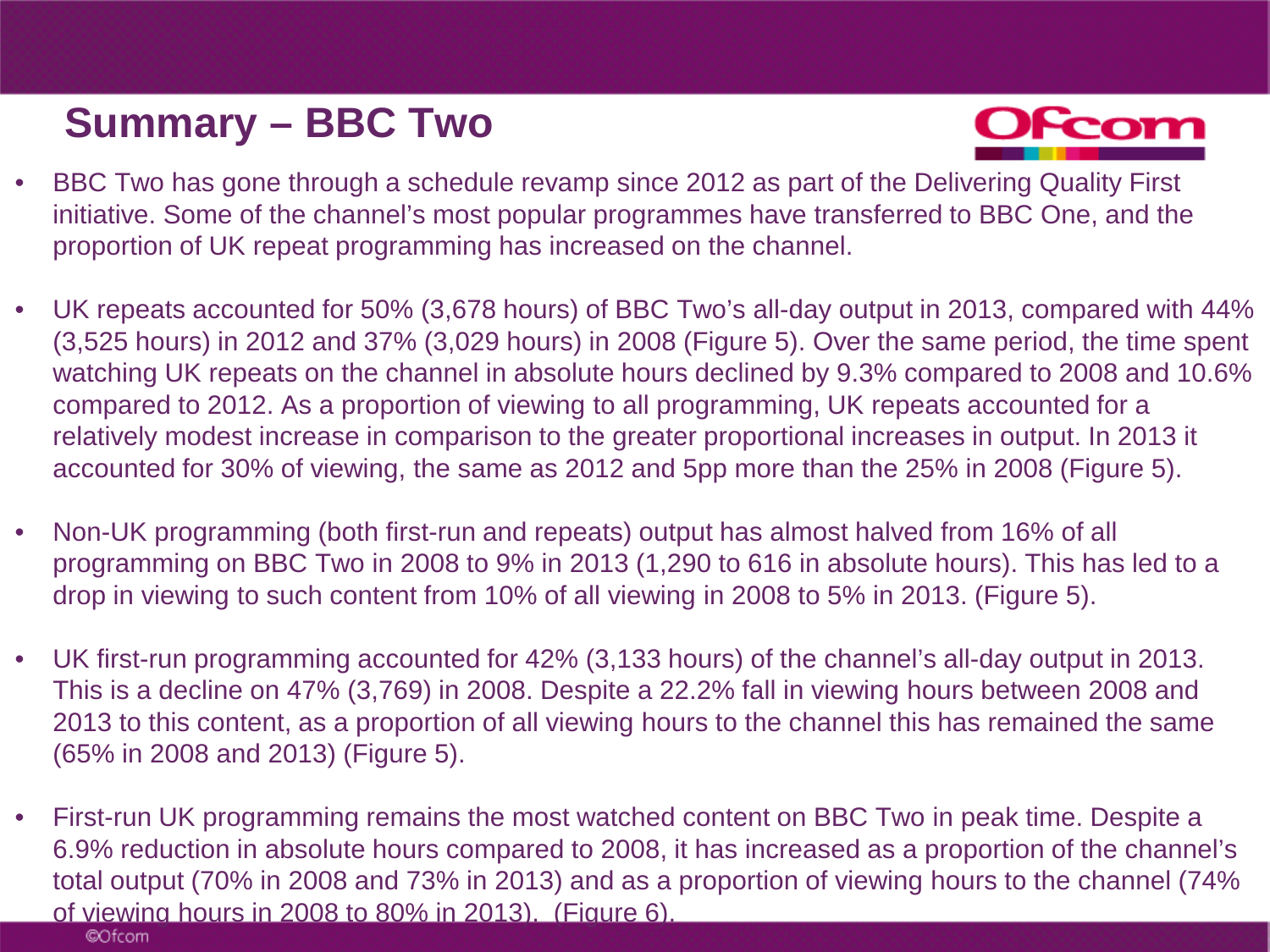## **Proportion of output and viewer hours by first-run and repeats, UK and non-UK: BBC Two, all day**



| <b>Output Hours</b>        | 2008 | 2009 | 2010 | 2011 | 2012 | 2013 |
|----------------------------|------|------|------|------|------|------|
| <b>IFirst Run - Non-UK</b> | 197  | 240  | 204  | 170  | 181  | 50   |
| <b>IFirst Run - UK</b>     | 3769 | 3902 | 3733 | 3380 | 3480 | 3133 |
| <b>Repeat - Non-UK</b>     | 1093 | 945  | 878  | 979  | 767  | 566  |
| <b>IRepeat - UK</b>        | 3029 | 2829 | 2959 | 3216 | 3525 | 3678 |
| <b>Grand total</b>         | 8087 | 7916 | 7774 | 7744 | 7953 | 7428 |

Repeat - Non-UK **First Run - Non-UK** Repeat - UK **First Run - UK** 

Source: BARB/Attentional. Repeat and country of origin fields, Individuals 4+, Network, all day.

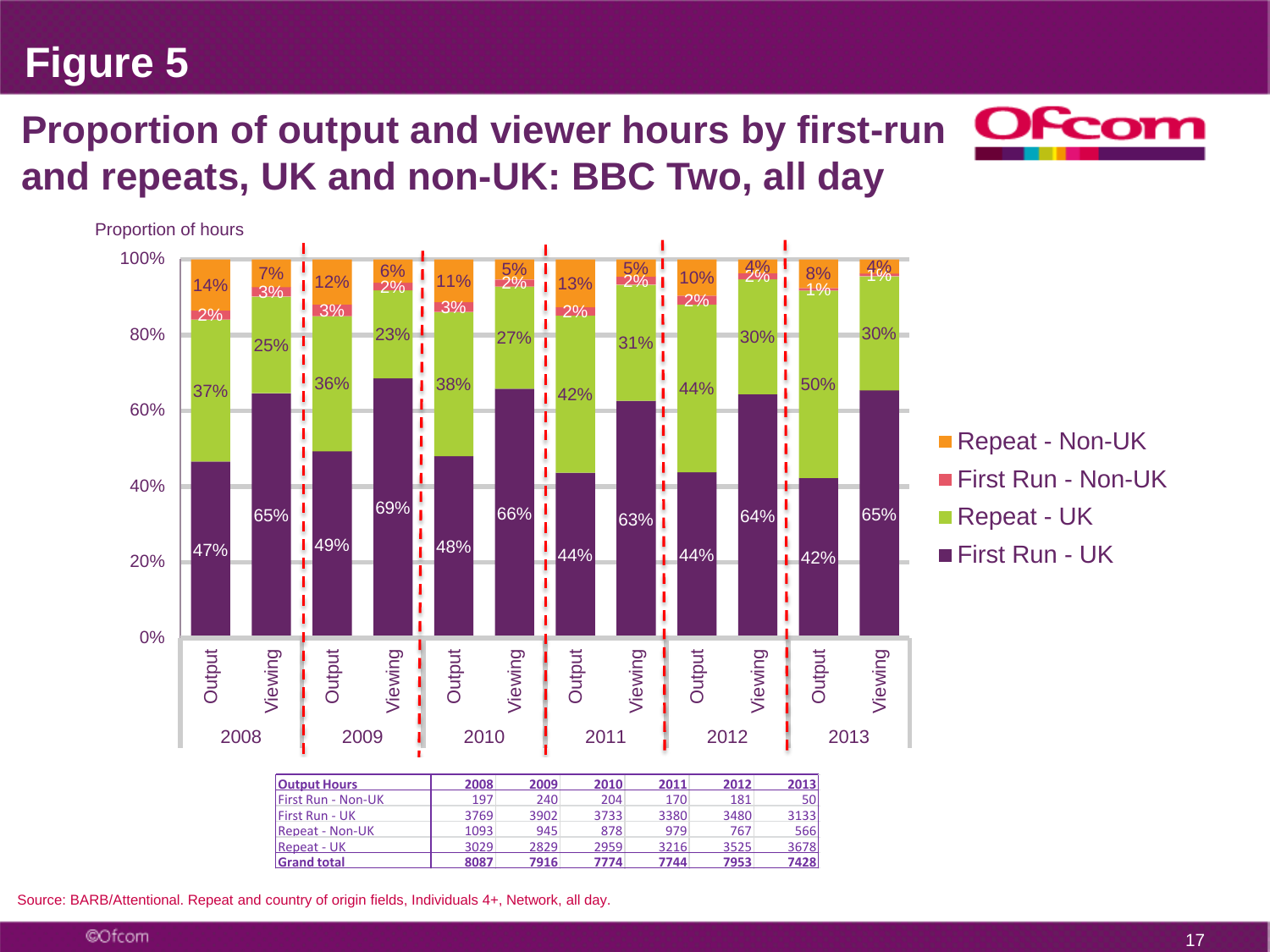### **Proportion of output and viewer hours by first-run OF com and repeats, UK and non-UK: BBC Two, peak time**



Source: BARB/Attentional. Repeat and country of origin fields, Individuals 4+, Network, peak time (6pm – 10:30pm).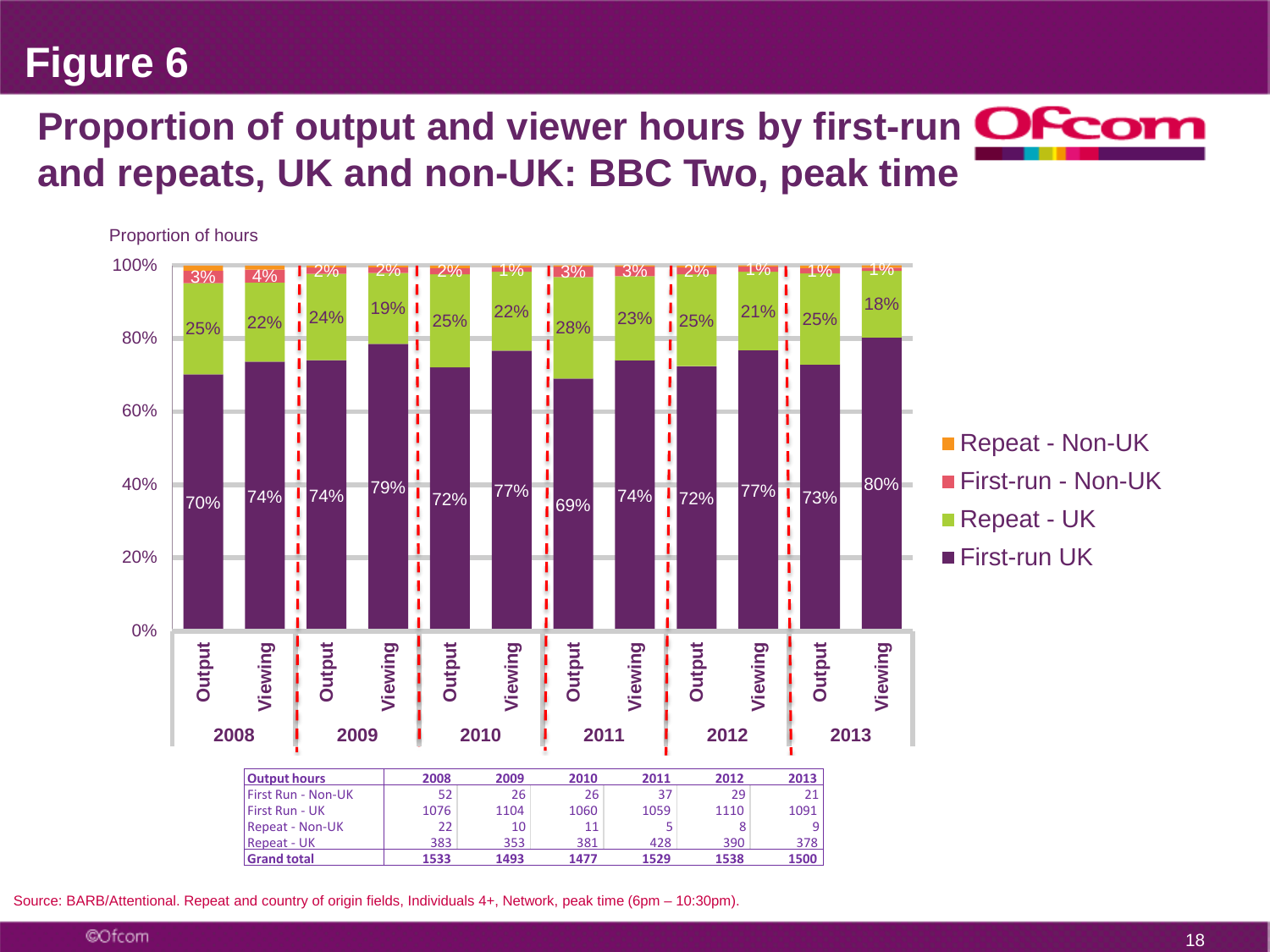

- Background
- Methodology
- Main five PSB channels
- BBC One
- BBC Two
- ITV
- Channel 4
- Channel 5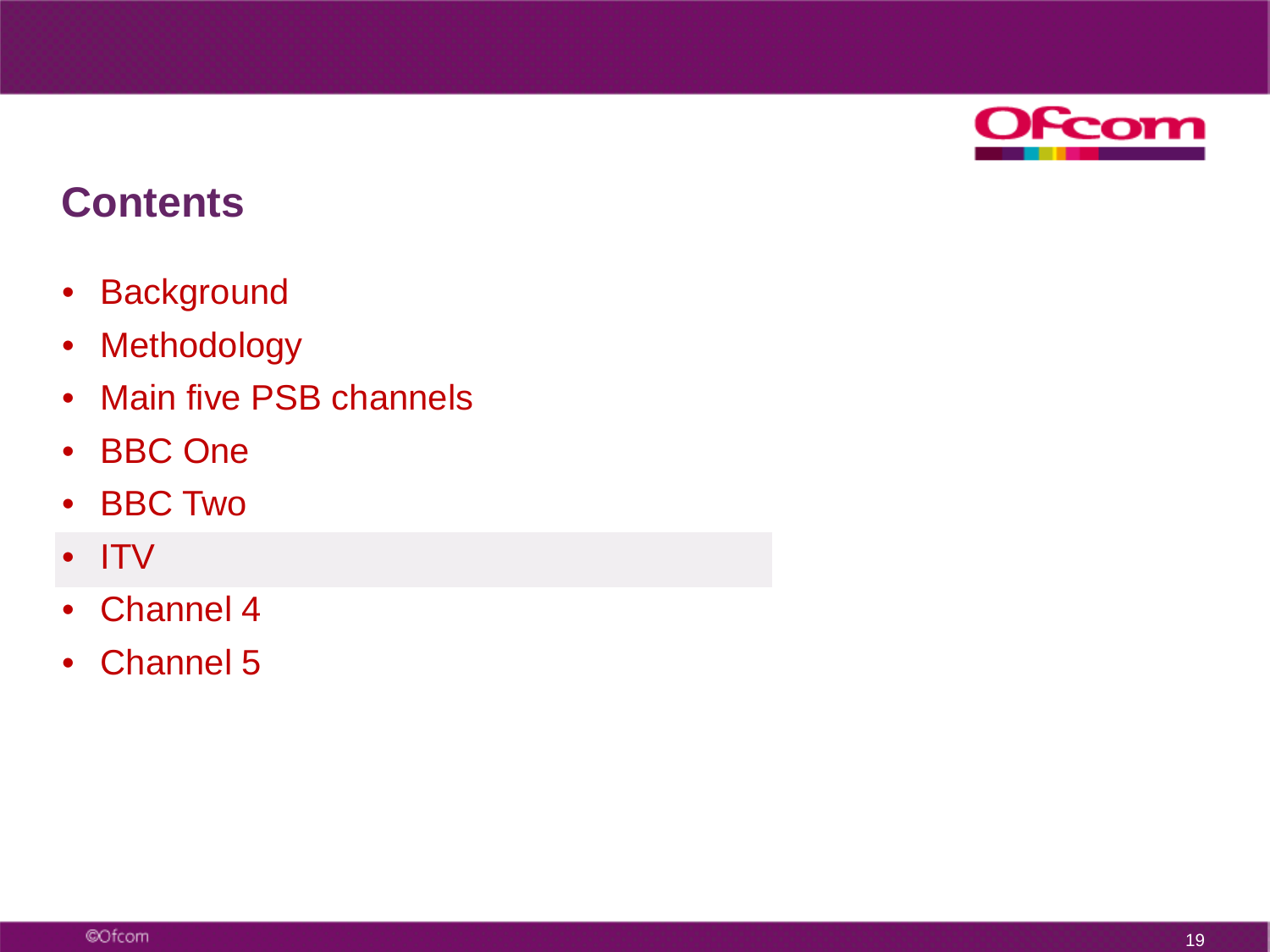# **Summary - ITV**



- ITV saw a small rise in the proportion of UK first-run transmissions (from 66% to 68% of output hours although overall hours of programming have declined slightly), but a more significant increase in the viewing this delivers (81% in 2008 to 86% in 2013) (Figure 7).
- Repeat UK programming has fallen from 1,698 hours in 2008 to 1,462 hours in 2013 (a 13.8% decrease in volume) although this represented a slight increase (of 3.6%) from 2012 (1,413 hours). As a proportion of all viewing hours on the channel, UK repeats accounted for a fifth (20%) of output which generated an 11% share of all viewing to the channel in 2013. In 2008, 22% of UK repeats output generated 13% of viewing (Figure 7).
- While the hours of non-UK repeats are higher in 2013 than 2008 (up to 723 hours from 657 in 2008), they have fallen since 2009 (942 hours). As a proportion of all programme hours on ITV, non-UK repeats accounted for a marginally higher share in 2013 (10%) than 2008 (9%) but lower than in 2012 (11%) and the peak of 2009 (12%) (Figure 7). The proportional viewing that non-UK repeats accounted for fell to a low of 3% in 2013 compared to a peak of 5% in 2008 and 2009 (Figure 7).
- In peak time, ITV schedule and viewing patterns have remained stable across the six-year period, with UK first-run content taking the vast majority share of viewing and output hours. New UK programmes have consistently accounted for 95% share of all viewing in peak time on ITV since 2011, up 3pp from 92% in 2008 (Figure 8).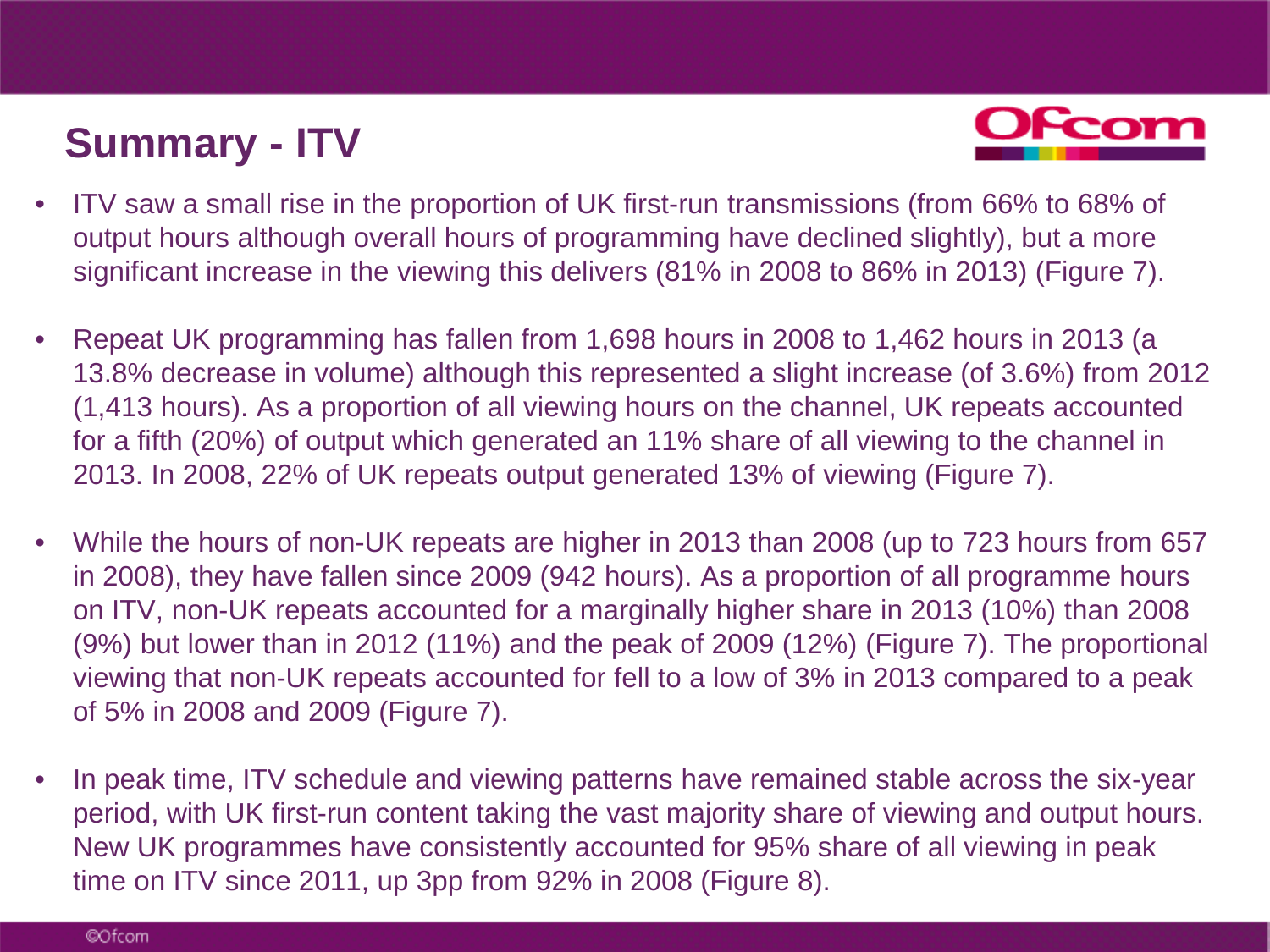

# **Proportion of output and viewer hours by first-run @Fcon and repeats, UK and non-UK: ITV, all day**



Repeat - UK 1698 1736 1736 1481 1413 1462 **Grand total 7600 7744 7829 7810 7286 7165**

Source: BARB/Attentional. Repeat and country of origin fields, Individuals 4+, Network, all day.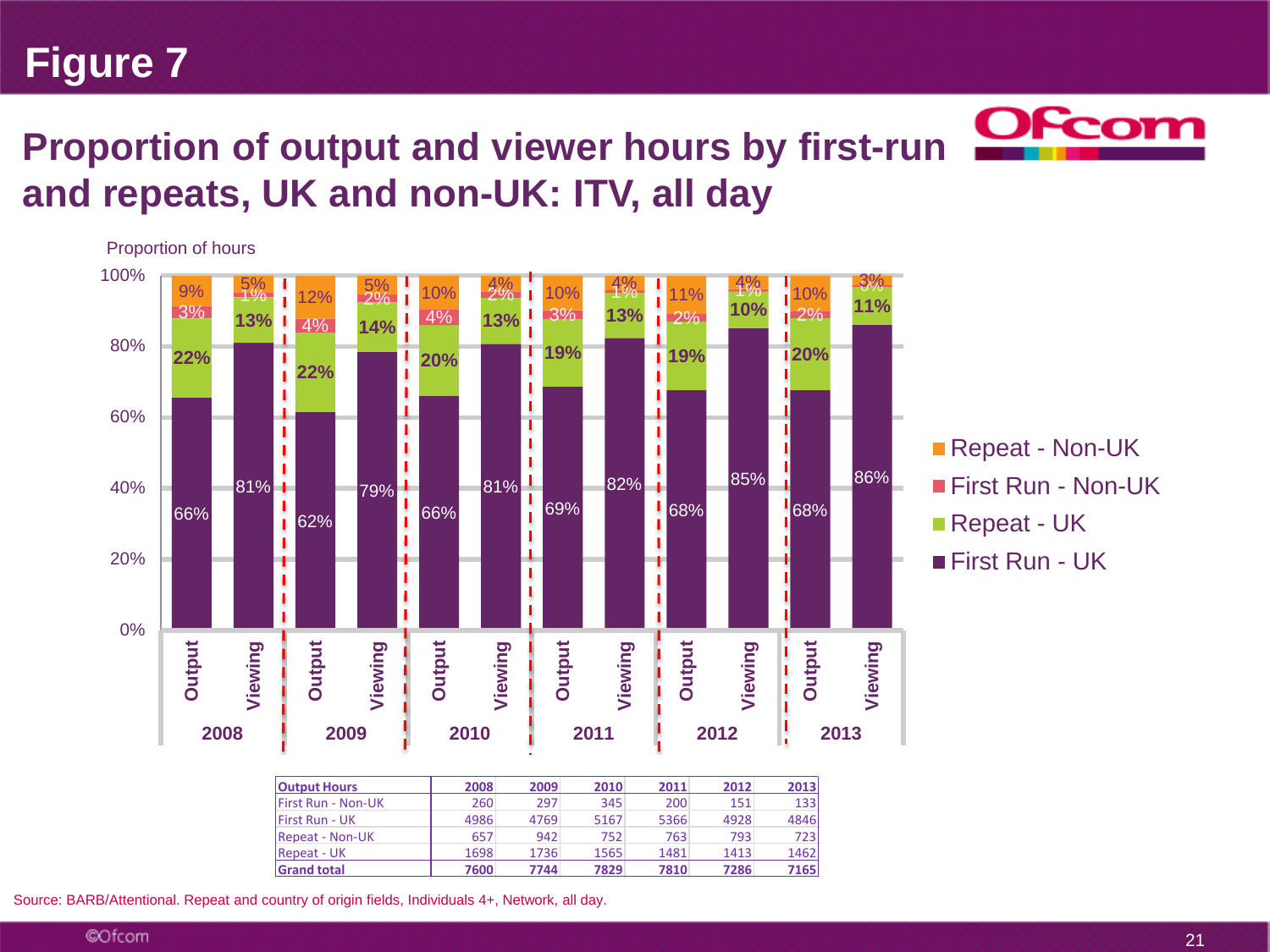# **Proportion of output and viewer hours by first-run <b>OFcom and repeats, UK and non-UK: ITV, peak time**



Source: BARB/Attentional. Repeat and country of origin fields, Individuals 4+, Network, peak time (6pm – 10:30pm).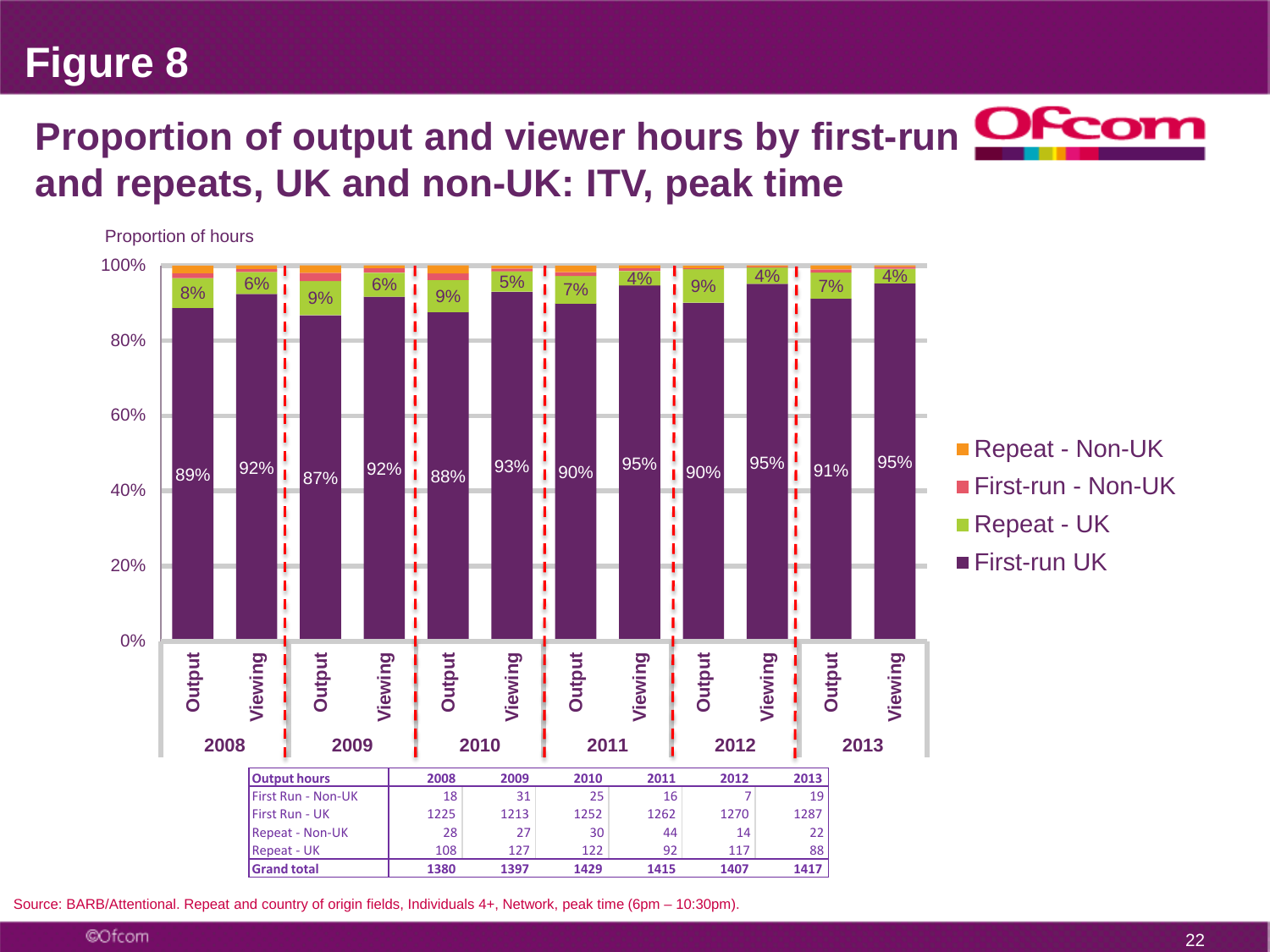

- Background
- Methodology
- Main five PSB channels
- BBC One
- BBC Two
- ITV
- Channel 4
- Channel 5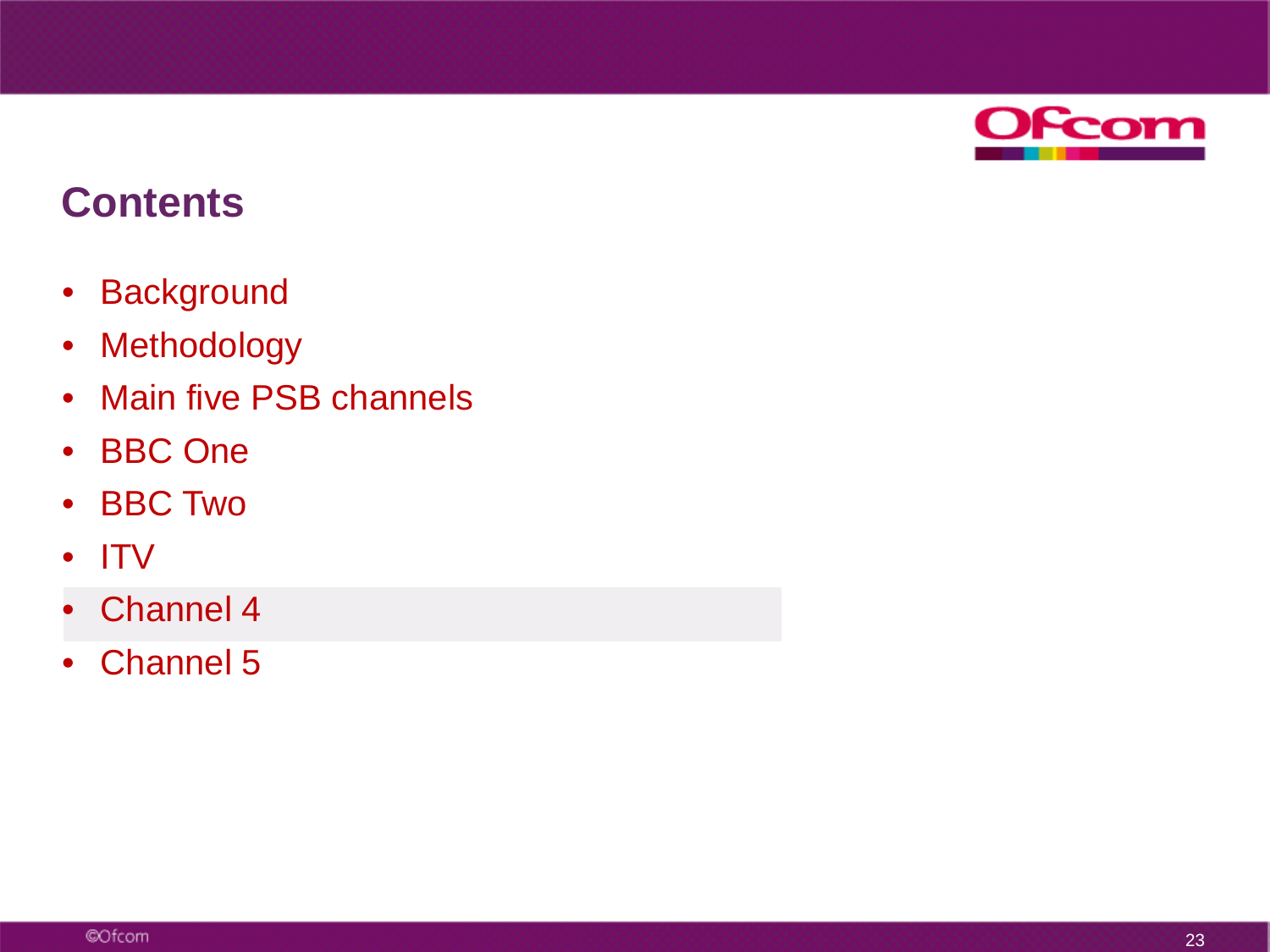# **Summary – Channel 4**



- Channel 4 maintains a strongly diverse schedule. Between 2008 and 2013 hours of first-run UK transmissions have fallen from 3,257 hours in 2008 to 2,837 hours in 2013 (a 12.9% decrease). As a proportion of all programming output on the channel this translates as 41% of the daily schedules in 2008 and 35% in 2013 (a 6pp point fall) (Figure 9).
- Over the period of analysis the volume of viewing hours to this type of output declined by 34.2% compared to 2008. As a share of all viewing hours to the channel, the fall was less marked - it represented 61% of all viewing in 2008 and 57% in 2013 (a 4pp decrease) (Figure 9).
- The proportion of UK repeats has seen slight growth, from 32% to 34% of the output hours, but a more significant rise has been in the number of non-UK repeats. The proportion has risen from 21% (1,687 hours) in 2008, to 26% (2,067 hours) in 2013 (Figure 9).
- Channel 4's peak time schedule continues to comprise a large proportion of UK first-run output. In absolute hours there has been a small increase from 1,046 hours in 2008 to 1,097 in 2013 (slightly lower than the 1,145 hours in 2012). As a proportion of all programming, the distribution of new UK programming increased 3pp from 62% in 2008 to 65% in 2013 (although it represented a 3pp fall from 68% in 2012). Viewing share also increased from 64% in 2008 to 66% of all programming in 2013 (a 2pp increase) (Figure 10).
- The distribution of UK repeats in peak time saw a slight dip compared to 2008 (15% of all output in 2008 and 14% in 2013) and a small increase compared to the 13% in 2011 and 2012. The contribution of UK repeats to Channel 4's peak time schedule reached a high of 19% in 2009 (Figure 10).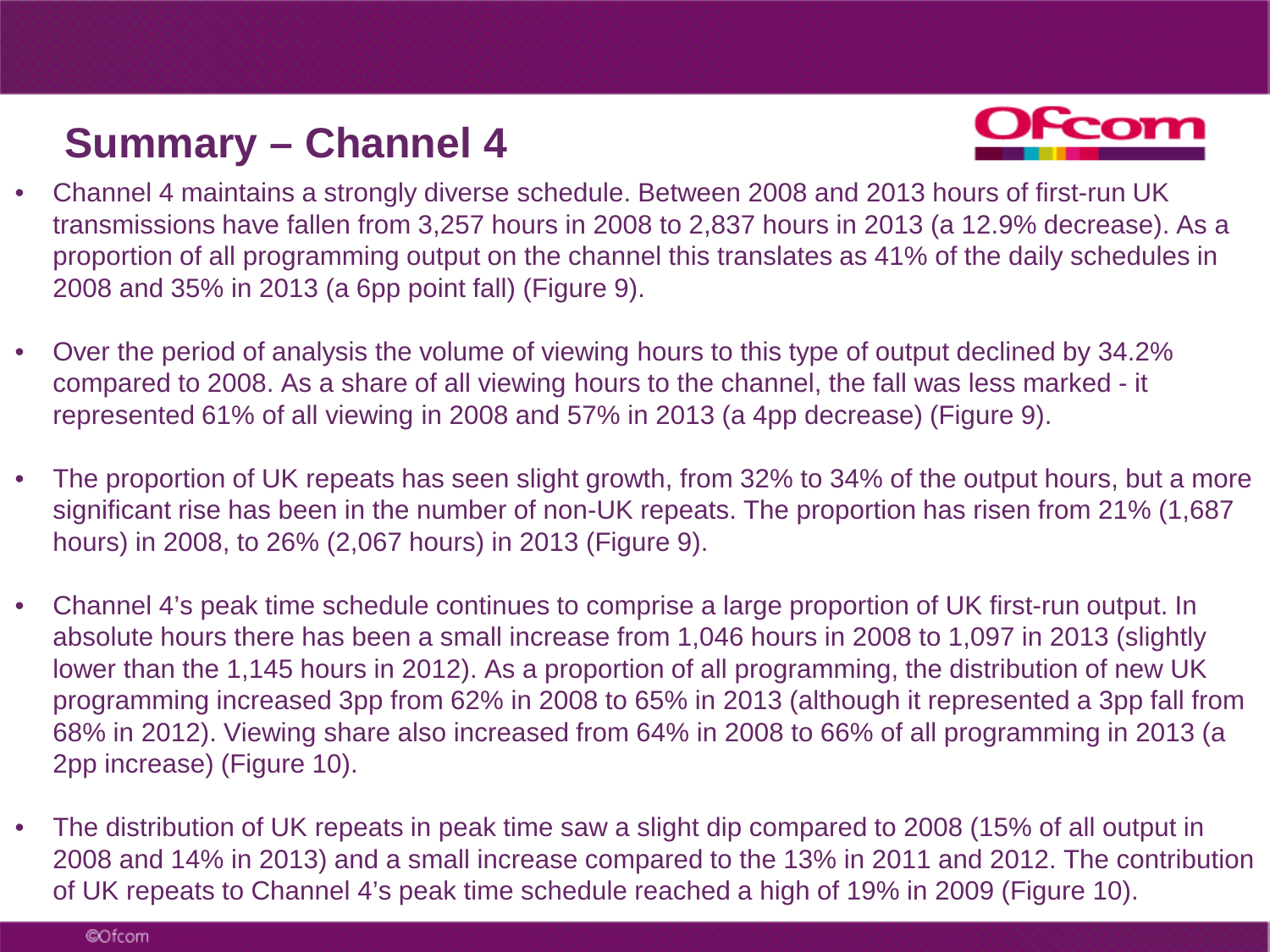Proportion of hours

#### **Proportion of output and viewer hours by first-run and repeats, UK and non-UK: Channel 4, all day**





| <b>Output Hours</b>       | 2008 | 2009 | 2010 | 2011 | 2012 | 2013 |
|---------------------------|------|------|------|------|------|------|
| <b>First Run - Non-UK</b> | 517  | 448  | 478  | 427  | 587  | 382  |
| <b>First Run - UK</b>     | 3257 | 2972 | 3126 | 3058 | 3231 | 2837 |
| <b>Repeat - Non-UK</b>    | 1687 | 1825 | 2045 | 1935 | 1678 | 2067 |
| Repeat - UK               | 2555 | 2751 | 2386 | 2599 | 2548 | 2734 |
| <b>Grand total</b>        | 8016 | 7997 | 8036 | 8019 | 8044 | 8020 |



Source: BARB/Attentional. Repeat and country of origin fields, Individuals 4+, Network, all day. Main five PSBs = BBC One, BBC Two, ITV, Channel 4 and Channel 5 including HD channel variants but excluding +1s.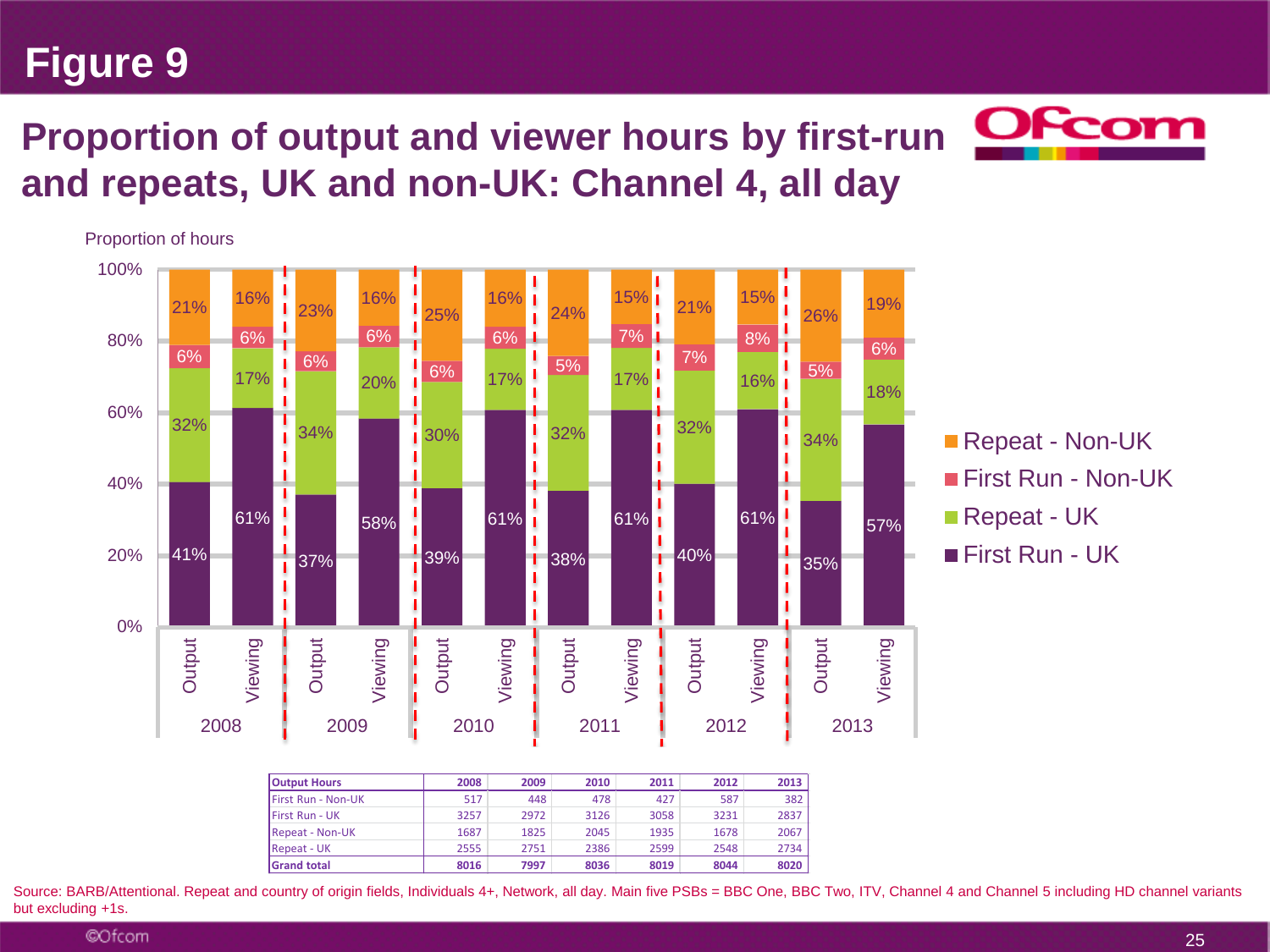### **Proportion of output and viewer hours by first-run OF com and repeats, UK and non-UK: Channel 4, peak time**



| <b>Output hours</b>    | 2008 | 2009 | 2010 | 2011 | 2012 | 2013 |
|------------------------|------|------|------|------|------|------|
| First Run - Non-UK     | 140  | 146  | 99   | 138  | 126  | 120  |
| <b>First Run - UK</b>  | 1046 | 1046 | 1128 | 1123 | 1145 | 1097 |
| <b>Repeat - Non-UK</b> | 242  | 190  | 230  | 228  | 180  | 231  |
| <b>Repeat - UK</b>     | 256  | 314  | 237  | 228  | 224  | 233  |
| <b>Grand total</b>     | 1684 | 1696 | 1694 | 1716 | 1674 | 1682 |

**First Run - Non-UK First Run - UK** 

Source: BARB/Attentional. Repeat and country of origin fields, Individuals 4+, Network, peak time (6pm – 10:30pm). Main five PSBs = BBC One, BBC Two, ITV, Channel 4 and Channel 5 including HD channel variants but excluding +1s.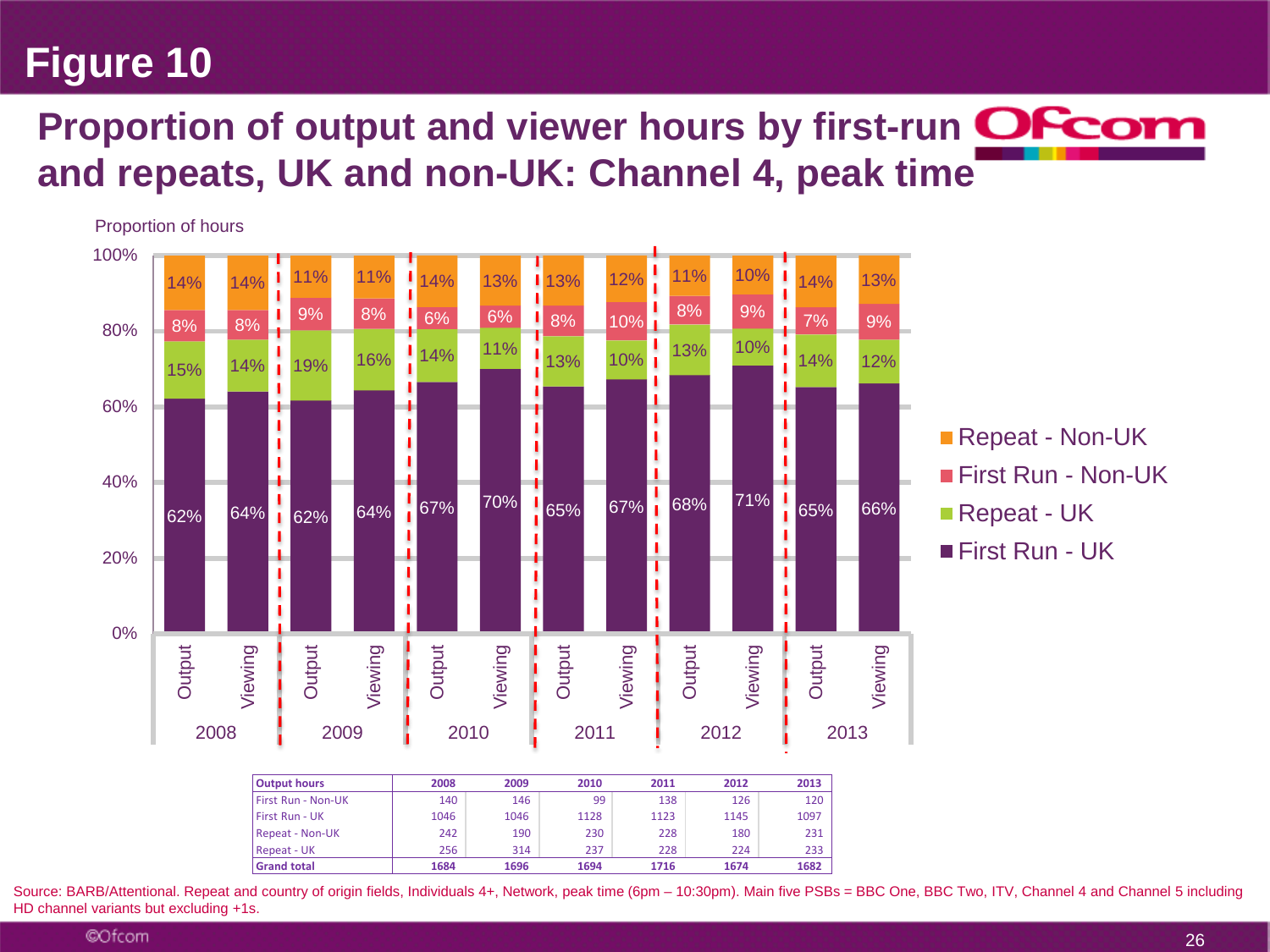

- Background
- Methodology
- Main five PSB channels
- BBC One
- BBC Two
- ITV
- Channel 4
- Channel 5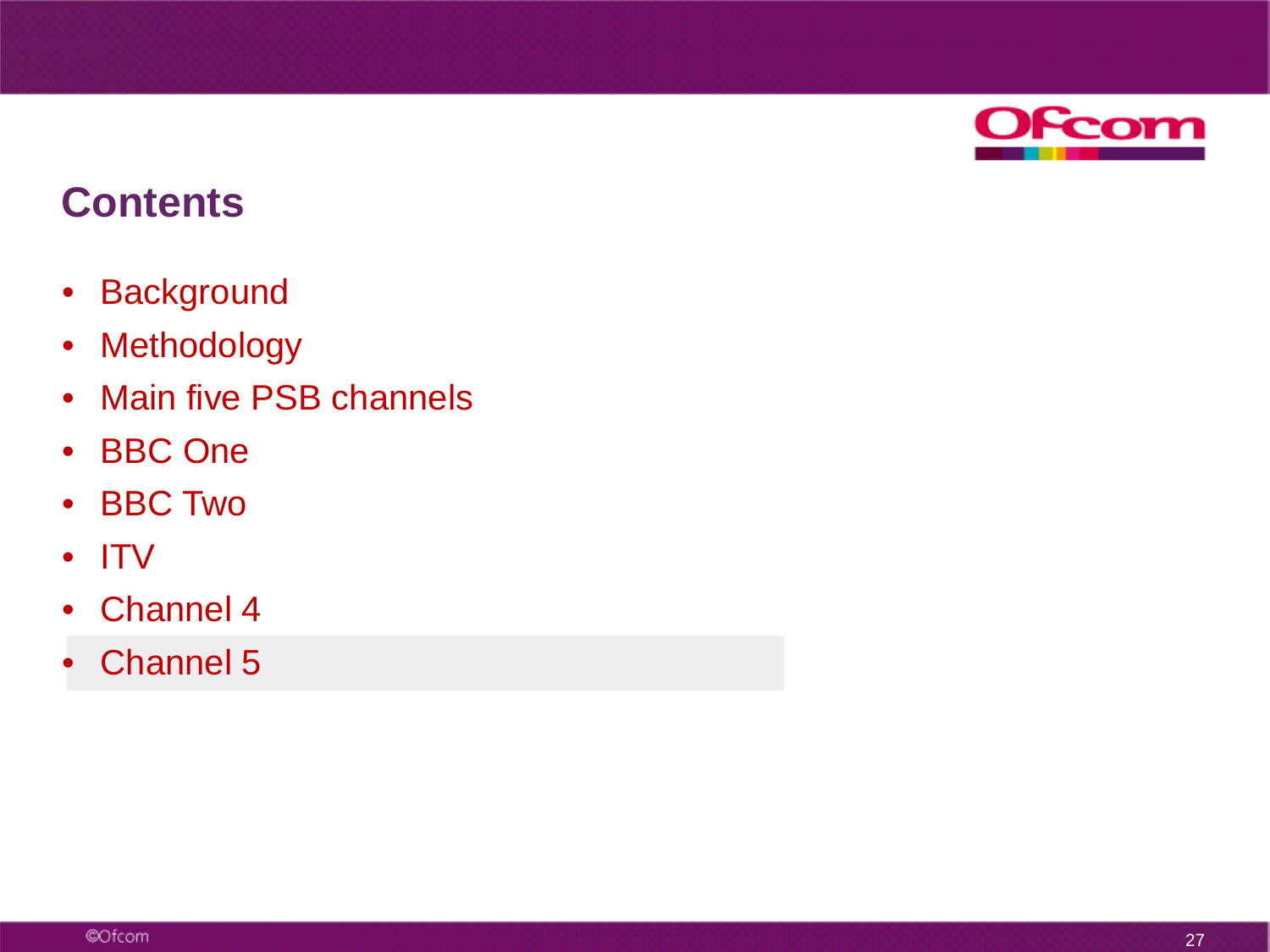# **Summary – Channel 5**



- Of the main five PSB channels Channel 5 places the strongest emphasis on non-UK content across its schedules. While absolute hours to non-UK first-run and repeats output has fallen (3,282 hours in 2008 to 2,900 hours in 2013) they constituted the same proportions of the channel's schedule in both years (41% in 2008 and 2013) and is also constant across each year between 2008-2013.
- First-run UK content has increased its volume of viewing in absolute terms compared to 2013, but the schedules now include a far higher proportion of UK repeats: in 2008, 39% of output (3,121 hours) was UK first-run content, and 20% (1,558 hours) of repeats. In 2013 this was almost reversed, with 22% (1,532 hours) UK first-run, and 36% (2,533 hours) UK repeats. Despite the change of emphasis to UK repeats, as a proportion of viewing UK first-run content continued to attract the higher share of viewing hours; 31% of viewing in 2013 and 26% in 2008. UK repeats accounted for 10% of viewing in 2008 and 16% of viewing in 2013 (Figure 11).
- In peak time, Channel 5's schedule has the lowest proportion of UK first-run content of the main PSBs. Under half of all airtime on the channel is made up of UK first-run content during the peak day part across all years (an average of 40% across the analysis period). A comparison of the proportion of output hours and the resulting proportion of viewing hours generated by such content gives an indication of the efficiency of the type of programming. Between 2008-2010 the viewing share of UK first-run content was consistently lower than the output share (Figure 12). For example 42% of output in 2008 yielded 32% of all viewing to Channel 5 in peak time and in 2011 46% of output generated 41% of viewing. From 2012 the proportion of UK first-run output generated a higher proportion of viewing for the first time which was sustained in 2013. While output stayed constant at 41%, in 2012 and 2013, viewing increased from 42% to 43%.
- The proportion of first-run non-UK content in peak time increased 4pp from 12% (202 hours) in 2008 to 16% (265 hours) in 2013 and generated an additional 2pp of viewing (21% to 23%). The proportion of non-UK repeats has decreased from 35% of output in 2008 to 27% of output in 2013. The impact of this reduction has been greater on the viewing generated to such content – falling by almost half from 40% of viewing to 24% of viewing in 2013.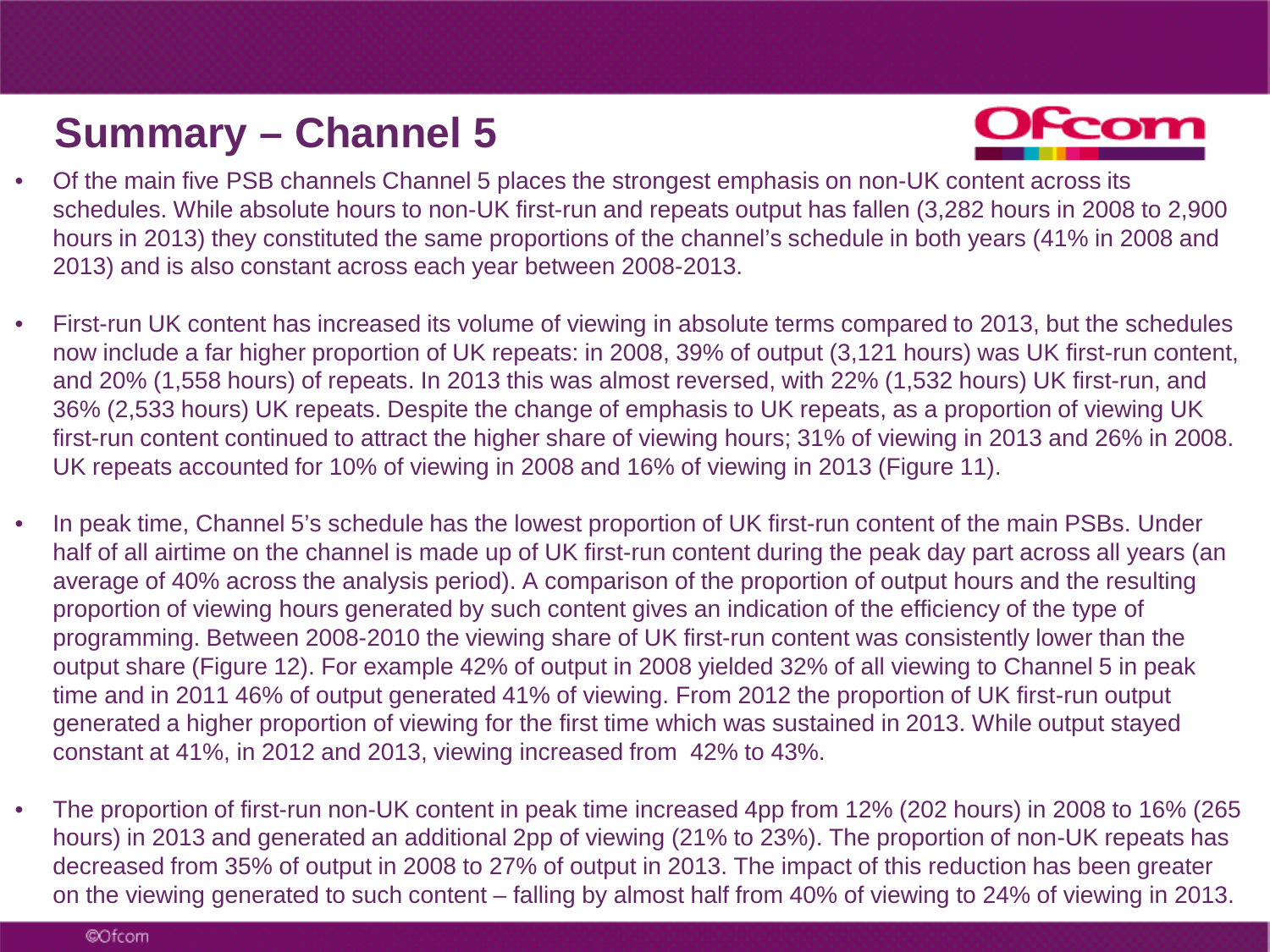#### **Proportion of output and viewer hours by first-run OFcom and repeats, UK and non-UK: Channel 5, all day**



| <b>Output Hours</b>        | 2008 | 2009 | 2010 | 2011 | 2012 | 2013 |
|----------------------------|------|------|------|------|------|------|
| <b>IFirst Run - Non-UK</b> | 674  | 833  | 682  | 432  | 774  | 642  |
| <b>IFirst Run - UK</b>     | 3121 | 2491 | 2508 | 2517 | 1632 | 1532 |
| Repeat - Non-UK            | 2608 | 2591 | 2522 | 2606 | 2235 | 2258 |
| IRepeat - UK               | 1558 | 2018 | 2267 | 2048 | 2261 | 2533 |
| <b>Grand total</b>         | 7961 | 7933 | 7978 | 7601 | 6902 | 6964 |

**First Run - Non-UK** Repeat - UK First Run - UK

Source: BARB/Attentional. Repeat and country of origin fields, Individuals 4+, Network, all day. Main five PSBs = BBC One, BBC Two, ITV, Channel 4 and Channel 5 including HD channel variants but excluding +1s.